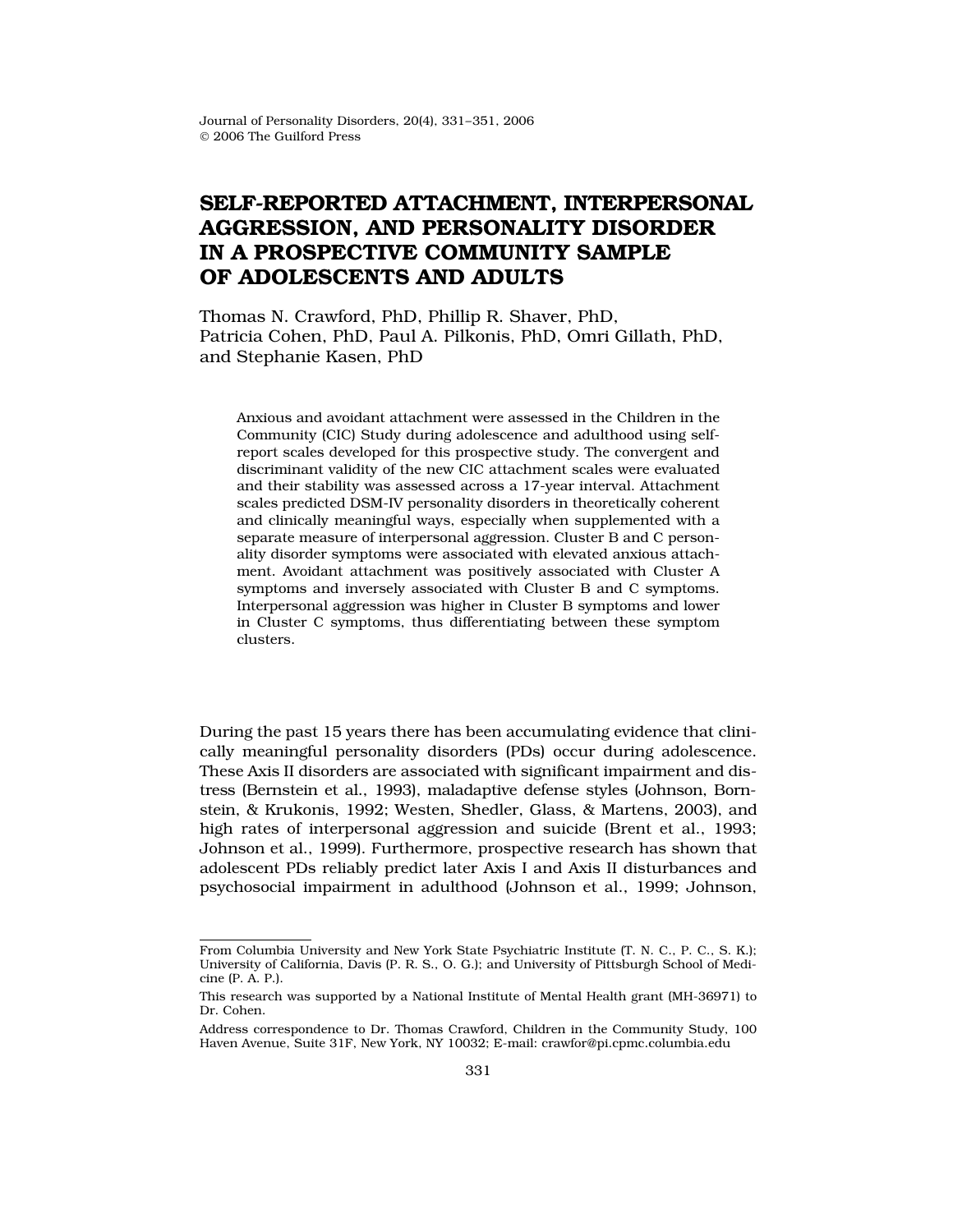Cohen, Kasen et al., 2000; Kasen, Cohen, Skodol, Johnson, & Brook, 1999). The literature on adolescent PDs is important because it addresses large gaps in our knowledge about developmental precursors of PD in adults. However, it has been difficult to advance a developmental model of PD because research on Axis II disorders has lacked a coherent theoretical framework. In this context, Bowlby's (1969, 1973, 1980) attachment theory is a well-established theory that could help to explain how PDs emerge in adolescence and then persist into adulthood (Bartholomew, Kwong, & Hart, 2001; Livesley, Schroeder, & Jackson, 1990; Lyddon & Sherry, 2001; Meyer & Pilkonis, 2005; Nakash-Eisikovits, Dutra, & Westen, 2002).

Attachment theory was originally investigated in infants using the Strange Situation to study how insecure attachment affects psychosocial adjustment, early personality development, and psychopathology (Ainsworth, Blehar, Waters, & Wall, 1978; Weinfield, Sroufe, Egeland, & Carlson, 1999). The Strange Situation is a laboratory procedure used to observe infants and caregivers during a fixed series of separations and reunions to determine if infants are secure, anxious-ambivalent, or avoidant in their attachment to caregivers. An additional category called disorganized attachment (Solomon & George, 1999) has been established for children who lack a coherent pattern of responses to these separations and reunions. In adolescents and adults insecure attachment can be measured with the Adult Attachment Interview (AAI; George, Kaplan, & Main, 1985), which assesses how individuals remember and describe early attachment experiences with primary caregivers and yields classifications analogous to those used in the Strange Situation. When infants assessed with the Strange Situation have been followed up in adulthood with the AAI, there appears to be continuity over time between corresponding attachment classifications (Waters, Merrick, Treboux, Crowell, & Albersheim, 2000). However, risk factors such as trauma and loss have been shown to be associated with changes from secure to insecure attachment.

Insecure attachment can also be assessed with self-report questionnaires focusing on close relationships between adults instead of relationships between children and parents. Self-reported attachment styles are often assessed with the Experiences in Close Relationships Inventory (Brennan, Clark, & Shaver, 1998), which measures separate dimensions of anxious and avoidant attachment that are analogous to similar dimensions investigated in infants by Ainsworth et al. (1978). High scores on the anxiety dimension reflect elevated fears of separation and abandonment, and high scores on the avoidance dimension reflect discomfort both with emotional intimacy and dependence on relationship partners. Bartholomew and Horowitz (1991) used these essentially orthogonal dimensions to define four major attachment styles: *preoccupied attachment* (high anxiety and low avoidance), *fearful attachment* (high anxiety and high avoidance), *dismissing attachment* (high avoidance and low anxiety), and *secure attachment* (low anxiety and low avoidance). Although researchers often use categorical labels for these four styles, people are actually distributed in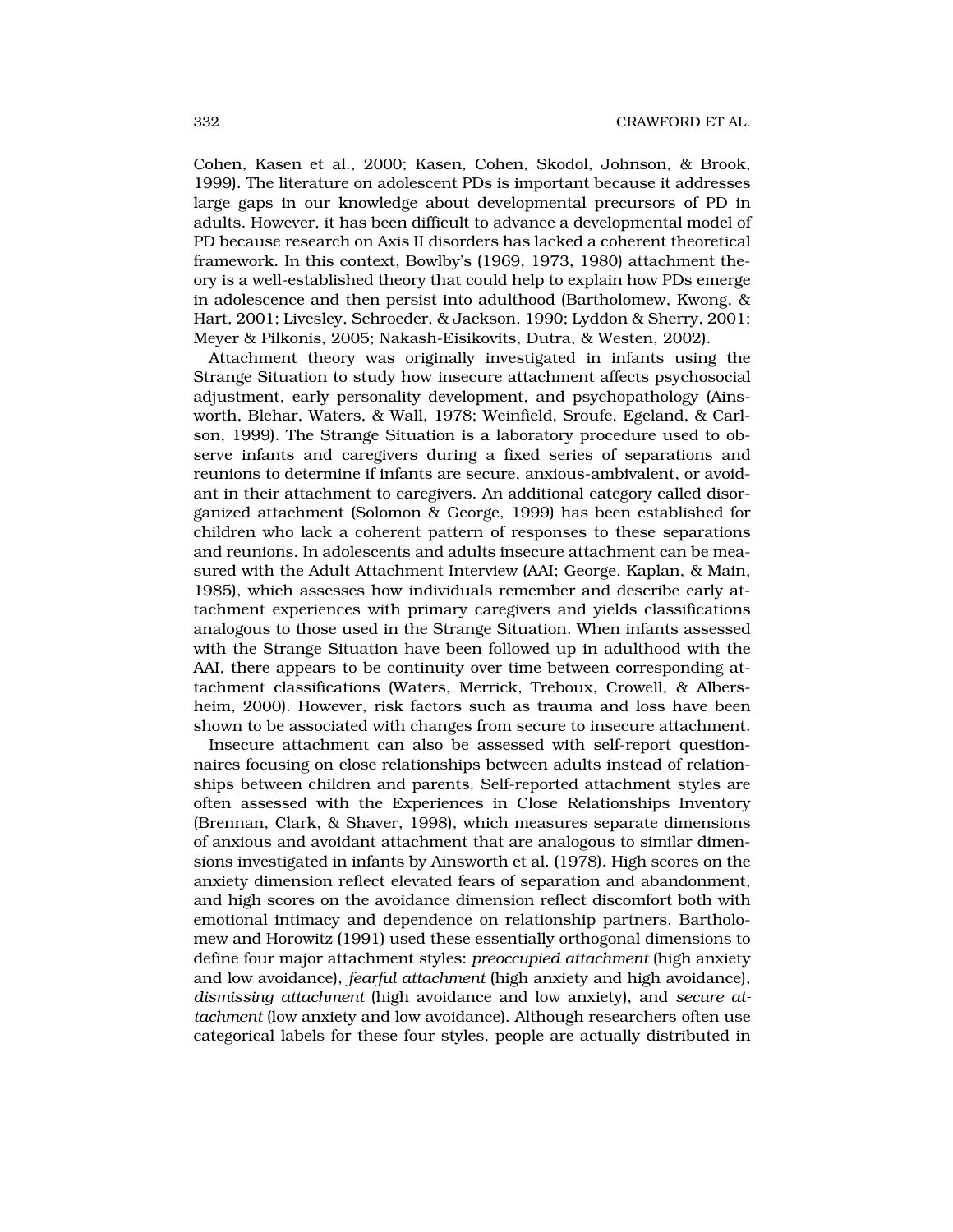a roughly bivariate normal way in the two-dimensional space defined by attachment anxiety and avoidance. There are no real categories or types within this conceptual space (Fraley & Waller, 1998). Also, even though the attachment relationships assessed with questionnaires differ from the parent-child relationships investigated with the AAI (Bartholomew & Shaver, 1998; Shaver, Belsky, & Brennan, 2000), a large body of research has shown that self-report measures are able to predict outcomes hypothesized in attachment theory (Shaver & Mikulincer, 2004). For instance, defensive strategies and unconscious processes expected in attachment theory have been associated with self-reported attachment styles in recent experimental studies (e.g., Mikulincer, Dolev, & Shaver, 2004; Mikulincer, Gillath, & Shaver, 2002; Shaver & Mikulincer, 2002).

At present there are few empirical data on PDs and attachment. Most research has investigated associations between insecure attachment and borderline PD in small clinical samples (e.g., Patrick, Hobson, Castle, Howard, & Maughan, 1994; Stalker & Davies, 1995), thus leaving many unanswered questions about how insecure attachment pertains to other PDs. When Brennan and Shaver (1998) investigated the eleven PDs in DSM-III-R in a college sample of adolescents and young adults, they found robust cross-sectional associations with insecure attachment. Once classified into Bartholomew's four attachment categories, participants in the preoccupied and fearful groups both had higher self-reported symptoms than the secure group for all eleven PDs. The dismissing group had higher symptoms than the secure group for all PDs except histrionic and dependent PDs. Using clinician-reported measures of attachment and PD, Nakash-Eisikovits et al. (2002) found that secure attachment was inversely associated with all ten PDs in DSM-IV in a clinical sample of adolescents. This robust outcome could indicate that earlier disturbances in attachment have a pervasive predisposing effect on the development of PDs. Alternatively, it could be that PDs cause interpersonal problems that generate insecurity about close relationships with friends, romantic partners, and parents. It also could be that trait anxiety or some other variable accounts for the association between insecure attachment and PD. Because the available studies are cross-sectional, it has been impossible to determine if attachment styles were causes, consequences, or merely concomitants of psychopathology. Longitudinal data are needed to begin building a more detailed developmental model of the relationship between insecure attachment and PD.

In an initial effort to address these questions, the present study investigates how self-reported attachment styles are related to DSM-IV PDs in the Children in the Community (CIC) study, an ongoing prospective investigation of childhood psychiatric disorders and their trajectories into adulthood. The CIC study has been a rich source of information about the development of PDs in adolescence and adulthood (see Cohen, Crawford, Johnson, & Kasen, 2005, for a comprehensive review). The present study introduces the CIC attachment scales, a new self-report measure of anx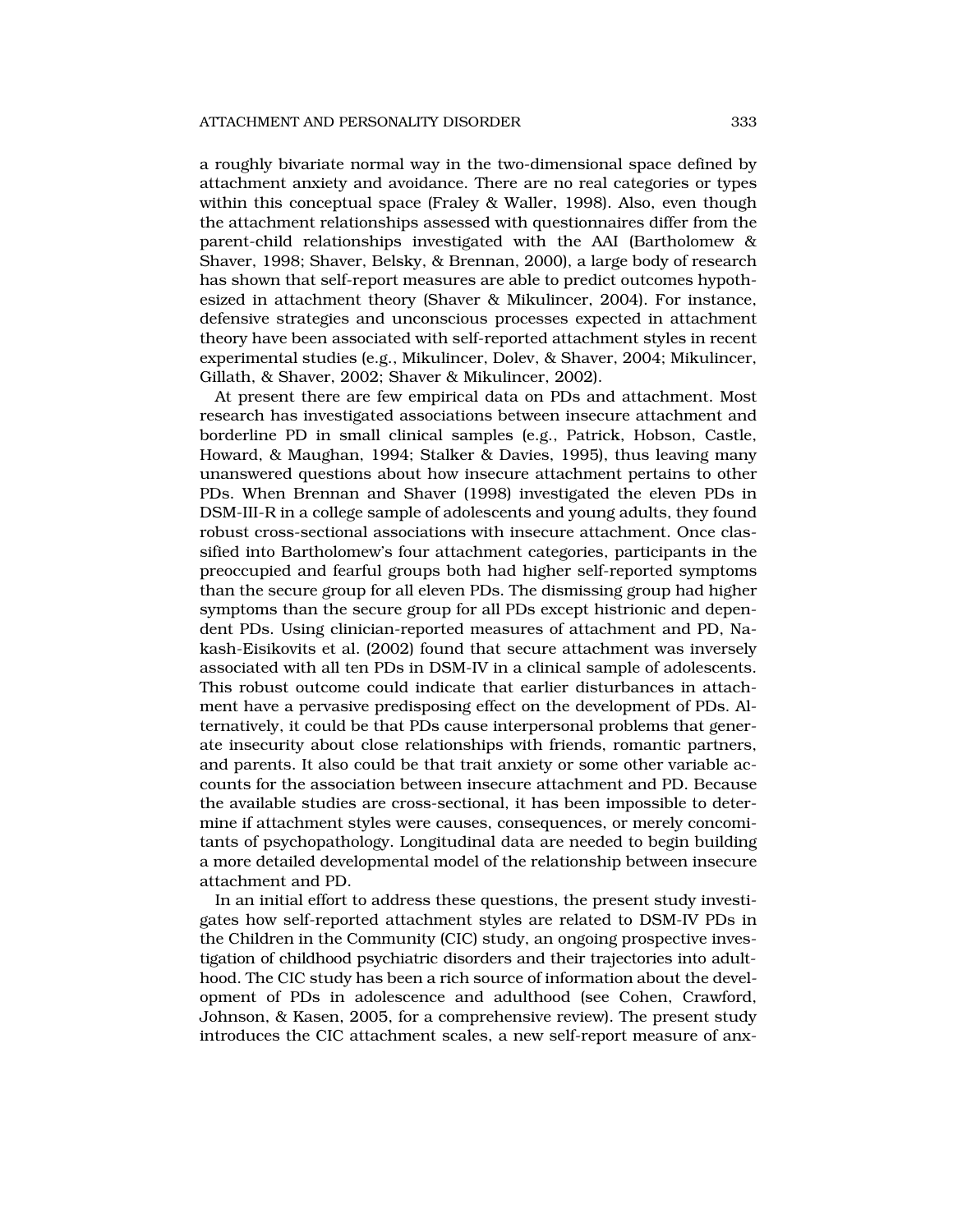ious and avoidant attachment developed specifically for prospective data from the CIC study. This paper assesses the convergent and discriminant validity of the new scales and documents theoretically coherent and clinically useful associations between attachment and PD constructs.

Although anxious and avoidant attachment offer a promising way to explore the developmental origins of PD, they are not sufficient by themselves to distinguish between certain Axis II disorders in the DSM-IV. Borderline and dependent PDs, for instance, are both defined by heightened abandonment fears that are the hallmark of anxious attachment, thus making it difficult to differentiate between two very different PDs based on attachment constructs alone. These disorders are more clearly distinguished by interpersonal aggression, which is elevated in borderline PD (Critchfield, Levy, & Clarkin, 2004) and suppressed in dependent PD (Zidanik, 2002). Other investigators have similarly observed that attachment styles do not account for the interpersonal aggression that characterizes specific PDs. Brennan and Shaver (1998) showed how such behaviors vary on a dimension of PD that is orthogonal to self-reported attachment styles. The interpersonal aggression hypothesized in the present study may roughly correspond to low agreeableness in the Five Factor Model of personality. Low agreeableness is commonly associated with PD (Costa & Widiger, 2002) and its descriptors emphasize its interpersonal nature (e.g., low cooperation, lack of empathy, or not getting along with others). Interpersonal aggression thus offers a useful a priori way to distinguish between PDs that otherwise are associated with the same attachment style.

In this report we explore how insecure attachment and interpersonal aggression were associated with PDs at three cross-sectional intervals in adolescence and adulthood. Rather than investigate all ten DSM-IV PDs at multiple data intervals (which would inflate the risk for Type I errors), we aggregated them for this initial study into the three familiar PD symptom clusters. Based on the available data (Nakash-Eisikovits et al., 2002), we expected that Cluster A symptoms (paranoid, schizoid, schizotypal PDs) would be positively associated with avoidant attachment. It was less clear whether attachment avoidance associated with Cluster A symptoms would be combined with high anxiety (fearful attachment) or low anxiety (dismissing attachment) (Lyddon & Sherry, 2001). We expected that anxious attachment would be associated with Cluster B symptoms (antisocial, borderline, histrionic, and narcissistic PDs) largely based on the salience of abandonment fears in borderline and histrionic PDs (Bartholomew et al., 2001; Gunderson, 1996). Links between anxious attachment and antisocial and narcissistic PDs were expected to be present but less pronounced. Cluster C symptoms (avoidant, dependent, and obsessive-compulsive PDs) were expected to be most clearly associated with attachment anxiety (Bartholomew et al., 2001). The relationship between attachment avoidance and Cluster C was less clear, especially given suggestions that avoidant PD sometimes manifests in fearful attachment (high avoidance) and other times in preoccupied attachment (low avoidance) (Lyddon & Sherry, 2001).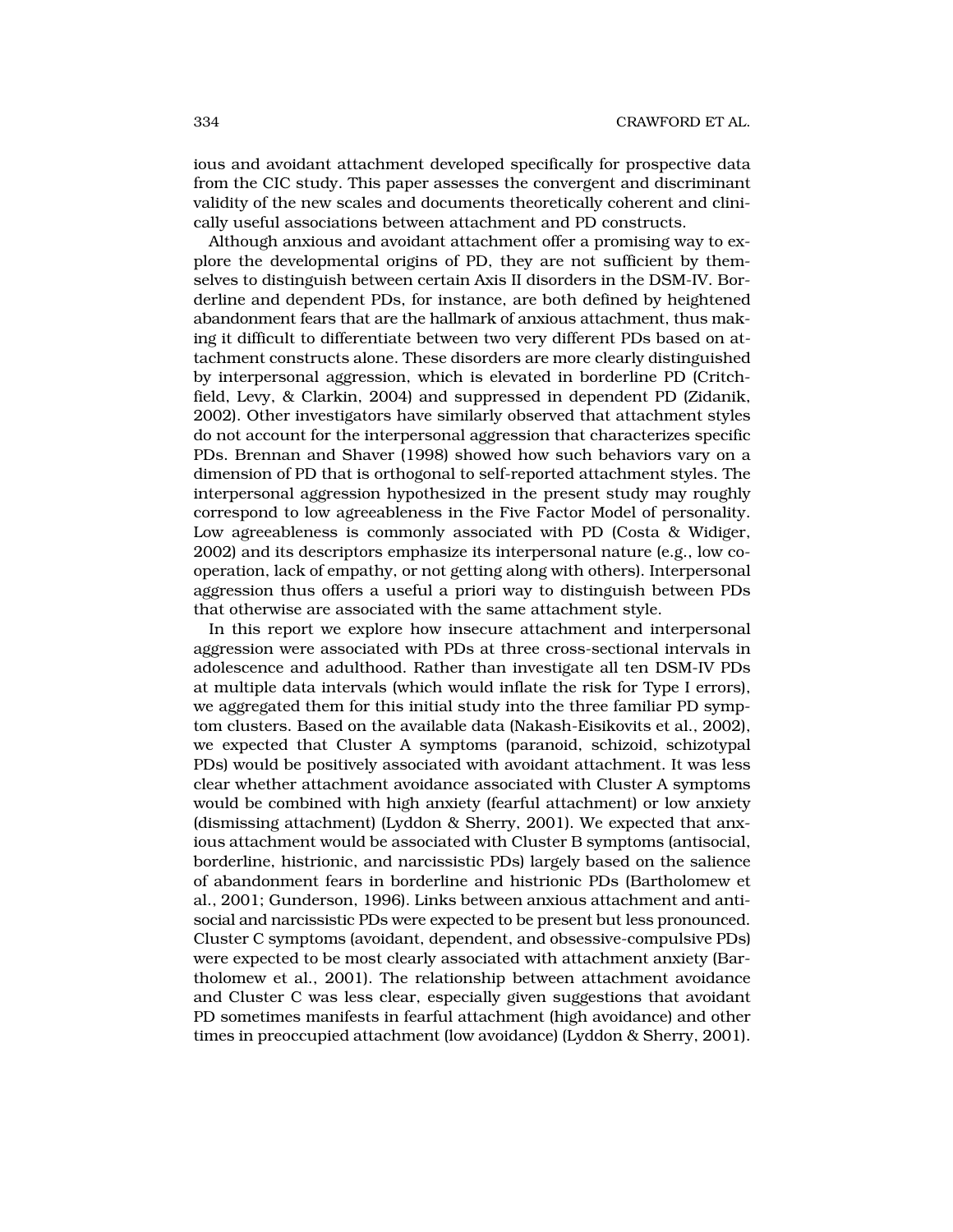As a way to distinguish between Cluster B and C symptoms, interpersonal aggression was expected to be positively associated with Cluster B and inversely associated with Cluster C symptoms. Cluster A symptoms, especially paranoid and schizotypal PDs, were expected to correlate positively with interpersonal aggression.

#### **METHOD**

#### PARTICIPANTS

The Children in the Community (CIC) sample is a cohort of approximately 800 now grown children who were randomly sampled based on residence in two counties in upstate New York. This youth cohort was broadly representative of the U.S. population, with approximately 25% living in rural or small town settings, 21% having family incomes below the poverty line at some time in childhood, and 25% having upper middle class educational and income backgrounds. The cohort is 50% female and about 91% white and 8% African American, thus making it proportionally representative of the region sampled (for a more complete description see the CIC web site: nypisys.cpmc.columbia.edu/childcom/). The present study is based on data provided by 729 participants in adolescence (mean age = 16 years,  $SD = 2.8$ ), 716 participants in early adulthood (mean age  $= 22$  years,  $SD =$ 2.8), and 678 participants in adulthood (mean age  $=$  33 years, *SD*  $=$  2.9). Youths and mothers provided data about psychopathology, youth personality traits, family relationships, peer and dating relationships, and demographic information at mean ages 16 and 22. At mean age 33 participants were assessed with self-report questionnaires and a semi-structured clinical interview. Mothers, however, were no longer surveyed at mean age 33. At all three assessments, participants were interviewed in their homes by trained lay interviewers. Qualified clinicians conducted clinical interviews by telephone at mean age 33. Informed consent was obtained according to Institutional Review Board Standards prior to all interviews, and a National Institutes of Health Certificate of Confidentiality exists for these data.

After maintaining a youth retention rate of 93% from mean ages 16 to 22, participation dropped to about 84% at mean age 33. This change probably reflects increased participant burden that occurs along with other responsibilities at this life stage, a problem shared with virtually all other recent longitudinal studies of community and clinical samples (e.g., Boys, 2003; Hansen, Tobler, & Graham, 1990). Attrition analyses indicated that men surveyed at mean age 16 or 22 were less likely than women to follow up at age 33. Once gender was taken into account, there were no differential effects of attrition on avoidant attachment, aggression, or PD symptom clusters. Interestingly, participants who had higher scores on attachment anxiety at mean age 22 (i.e., people who are anxious about abandonment) were more likely to follow up at mean age 33.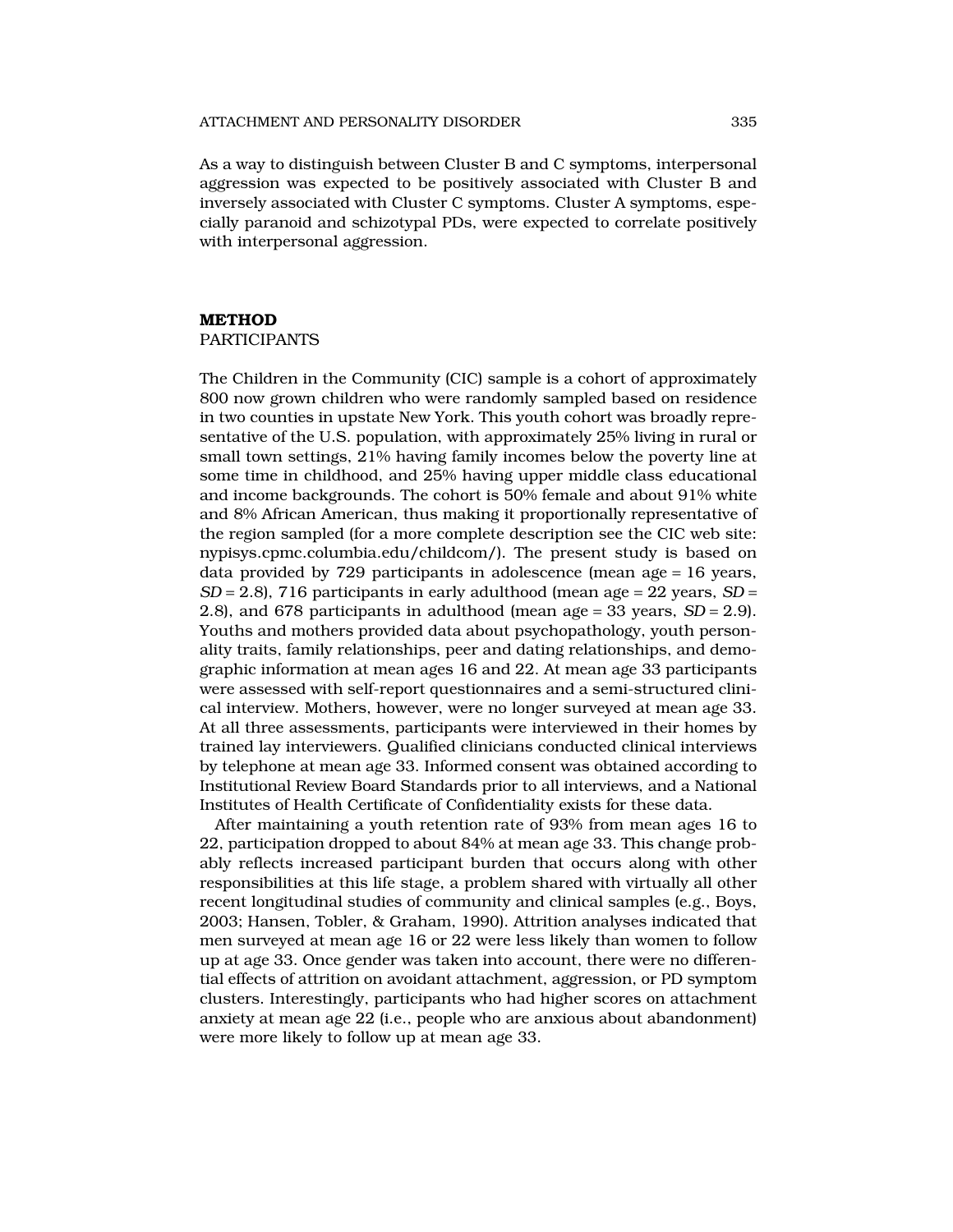## INSTRUMENTS

*DSM-IV Personality Disorders.* Axis II symptoms and diagnoses at mean age 16 were assessed in 1986 long before any instrument existed to measure adolescent PDs. Accordingly, PDs were measured with relevant parent- and youth-reported items from the study's longitudinal protocol that were selected to correspond with DSM criteria for Axis II disorders. Some additional items from the Personality Diagnostic Questionnaire (PDQ; Hyler, Tobler, & Graham, 1982) and the Structured Clinical Interview for Personality Disorders (SCID-II; Spitzer & Williams, 1986) were used and adapted when necessary to make them age appropriate. Following publication of the DSM-IV, diagnostic algorithms and symptom scales were modified to maximize correspondence with the updated diagnostic criteria and produce consistent repeated measures of PD at mean ages 16 and 22. The stability of DSM-IV symptoms measured with these scales in adolescence was similar to stability observed in adults across similar test-retest intervals (Johnson, Cohen, Kasen et al., 2000). At mean age 16 alpha coefficients for internal consistency of Cluster A, B, and C symptoms were .66, .72, and .68, respectively, and differed little from those at mean ages 22 and 33. Numerous studies have supported the concurrent and predictive validity of these scales and algorithms (Bernstein et al., 1993; Johnson et al., 1999; Johnson, Cohen, Smailes et al., 2000; Kasen et al., 1999).

PDs at mean age 33 were measured with essentially the same pool of self-report items assessed earlier in the CIC protocol (Crawford et al., 2005). Since parents were no longer interviewed at age 33, CIC scales and algorithms were augmented with additional self-report items to replace parent-reported data. Parallel items were available at mean ages 22 and 33, thus permitting the creation of a repeated self-report measure spanning this 11-year interval. Diagnostic agreement between these self-report scales and the Structured Clinical Interview for the DSM-IV Personality Disorders (SCID-II; First, Spitzer, Gibbon, & Williams, 1995) was high when compared with other self-report measures. Concordance for any Cluster A diagnosis ( $\kappa = .41$ ) and any Cluster B diagnosis ( $\kappa = .60$ ) surpassed findings in 12 out of 13 comparable studies (Modestin, Ern, & Oberson, 1998). Concordance for Cluster C diagnoses ( $\kappa$  = .29) was closer to the published average. At age 33 correlations between symptom criteria on the CIC and the SCID-II-Personality Questionnaire (First et al., 1995) for Clusters A, B, and C were .61, .74, and .51, respectively.

*Anxious and Avoidant Attachment.* New attachment scales were needed for this study because adolescent participants were assessed in 1986 before any self-report measures of attachment existed, and because no established attachment scales were included in any follow-up assessments. Drawing on self-report items in the longitudinal protocol, attachment scales were designed to be analogous to those in the Experiences in Close Relationships Inventory (ECR; Brennan et al., 1998). A pool of items was selected based on correspondence with ECR items (Table 1 compares some of these corresponding items). These were supplemented with items using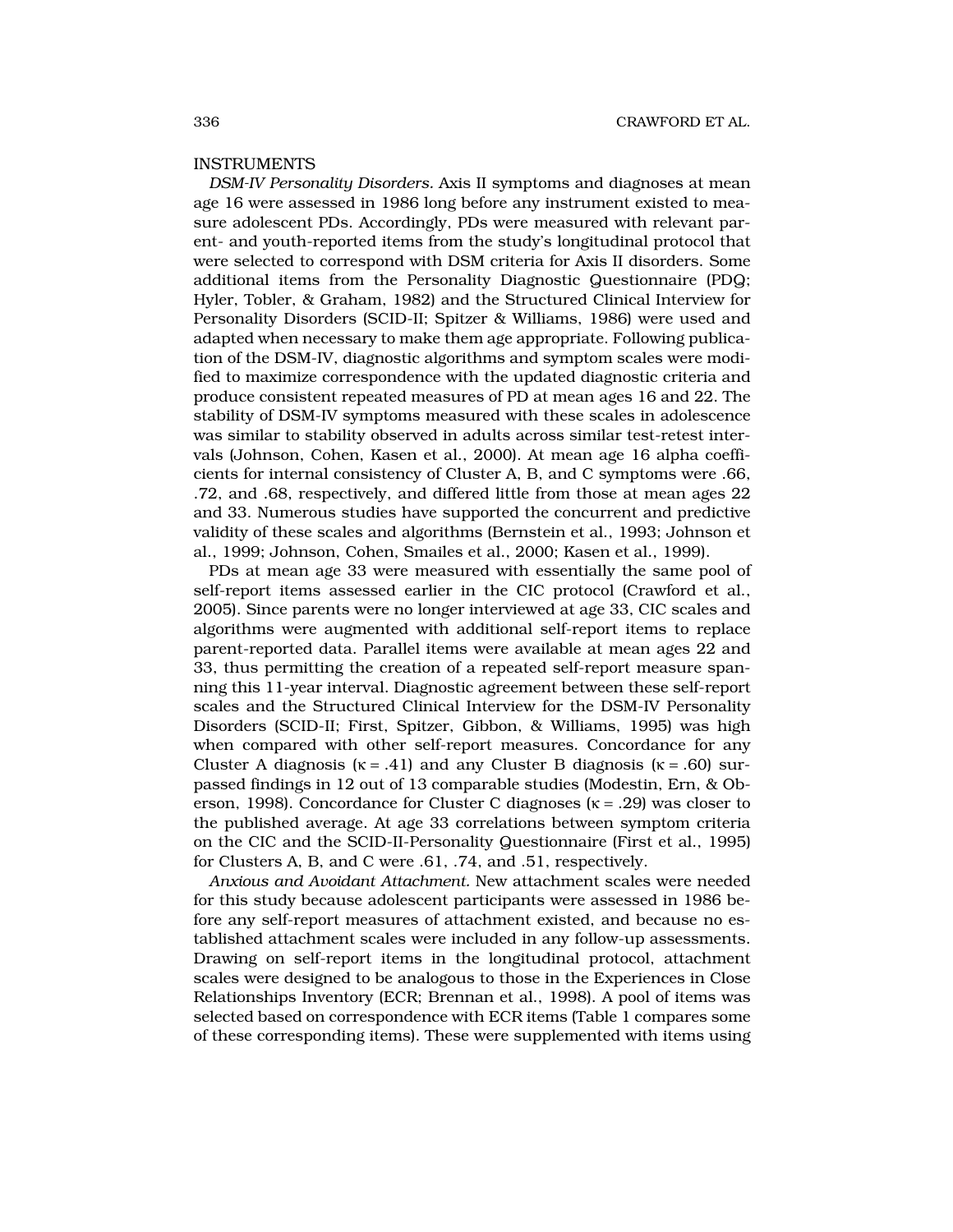| <b>ECR Anxious Attachment Scale</b>                                                               | <b>CIC Anxious Attachment Scale</b>                                                   |
|---------------------------------------------------------------------------------------------------|---------------------------------------------------------------------------------------|
| I worry about being abandoned.                                                                    | I worry about being left alone without any-<br>one to take care of me.                |
| I need a lot of reassurance that I am loved<br>by my partner.                                     | I don't know if I'm doing right unless others<br>tell me.                             |
| If I can't get my partner to show interest in<br>me, I get upset or angry.                        | I am emotional and make a big deal out of<br>things.                                  |
| I get frustrated when my partner is not<br>around as much as I would like.                        | Feeling lonely. Easily annoyed or irritated (2)<br><i>items</i>                       |
| <b>ECR Avoidant Attachment Scale</b>                                                              | <b>CIC Avoidant Attachment Scale</b>                                                  |
| I don't feel comfortable opening up to roman-<br>tic partners.                                    | When troubled I talk it over with others (re-<br>verse scored)                        |
| I prefer not to show a partner how I feel<br>deep down.                                           | I always try to share my problems with<br>someone who can help me (reverse<br>scored) |
| I don't mind asking romantic partners for<br>comfort, advice, or help. (reverse scored)           | We give each other information, guidance,<br>and suggestions (reverse scored)         |
| I turn to my partner for many things, includ-<br>ing comfort and reassurance. (reverse<br>scored) | We comfort each other when we have trou-<br>bles. (reverse scored)                    |

**TABLE 1. Sample Comparisons Between in ECR and CIC Anxious and Avoidant Attachment Items**

self-descriptive adjectives or phrases (e.g., lonely, needs attention, fearful, and affectionate) judged elsewhere by independent experts in attachment theory to be representative of different attachment styles (Klohnen & John, 1998). Principal components analyses were used to confirm correct assignment of individual items to anxious and avoidant dimensions. These prototype scales were then assessed along with the ECR in a college sample, thereby permitting final selection of items for CIC scales based on correlations with the appropriate ECR scale. The final CIC anxious attachment scale uses 13 items (alpha = .87) with Likert scales that mostly ranged from 1 to 4 to measure anxiety about close relationships. The CIC avoidant attachment scale is a 14 item index (alpha = .87) that uses similar Likert scales to measure emotional distance and avoidance of intimacy. Although some items specifically ask participants about their closest relationships, the CIC anxious and avoidant scales do not explicitly measure insecure attachment in romantic relationships normally assessed with the ECR.

*Convergent and Discriminant Validity.* Table 2 reports correlations between CIC and ECR attachment scales based on a college validation sample (*N* = 307). As expected, associations between anxious attachment scales  $(r=.70)$  and avoidant attachment scales  $(r=.71)$  were reasonably high across measures, thus supporting the convergent validity of the CIC scales. Associations between anxious and avoidant dimensions were similar on the ECR and CIC scales (*r* = .26 and .20, respectively). CIC and ECR scales showed reasonably similar correlations with gender.

Table 2 also reports correlations between attachment scales and selfreported personality traits from the Big Five Inventory (BFI; John, Donahue, & Kentle, 1991) to evaluate the discriminant validity of CIC attachment scales. The BFI is a 44 item instrument measuring higher order personal-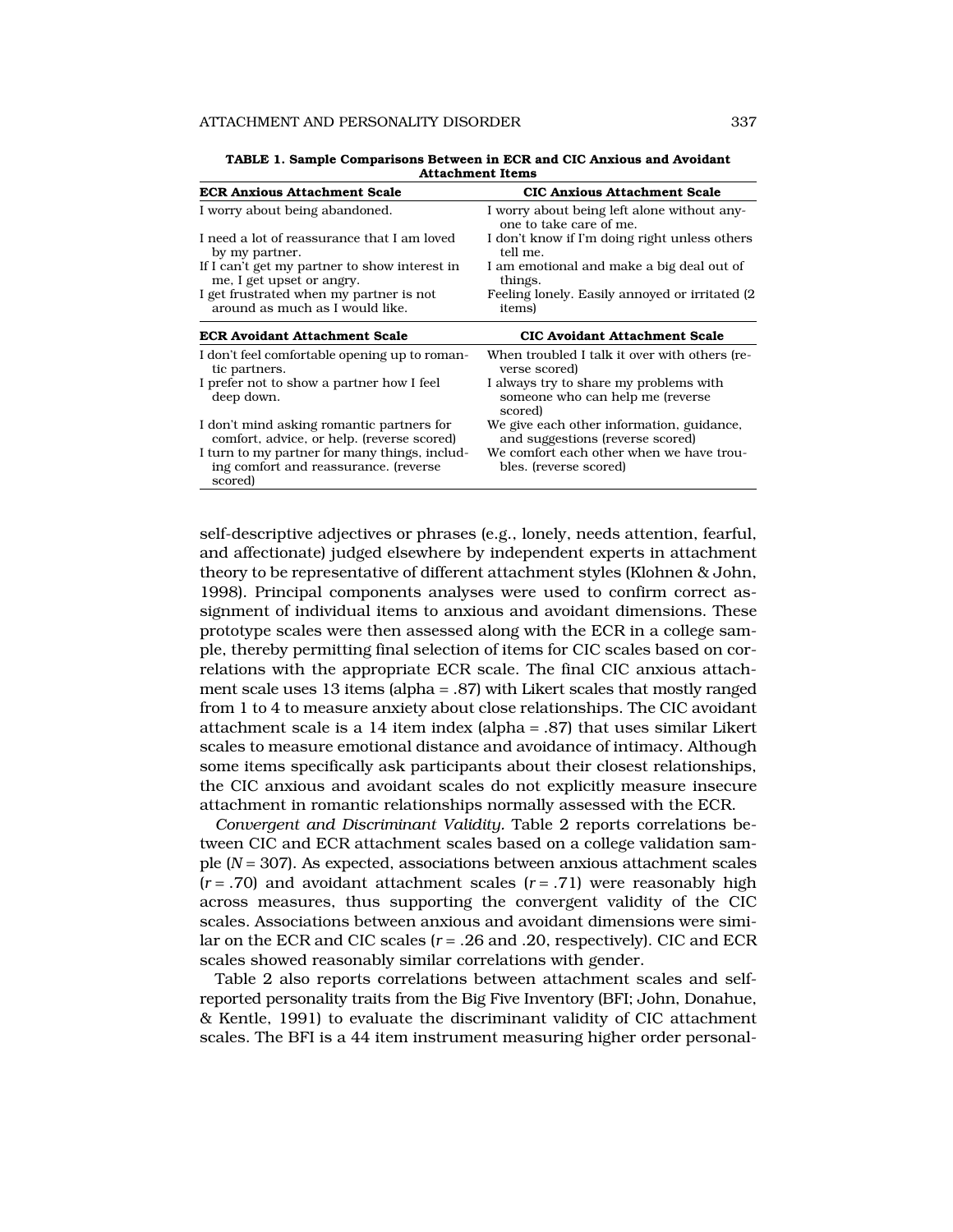|                        | Alpha ECR |          |                    | <b>Anxious</b><br>Attach-<br>ment <sup>a</sup> | Avoidant<br>Attach-<br>ment <sup>a</sup>                                           |             |   |              |                                               | <b>BFI Personality Traits</b> <sup>b</sup> |  |
|------------------------|-----------|----------|--------------------|------------------------------------------------|------------------------------------------------------------------------------------|-------------|---|--------------|-----------------------------------------------|--------------------------------------------|--|
|                        |           |          |                    |                                                | CIC ECR CIC Gender <sup>a</sup>                                                    | $\mathbf N$ | Е | $\mathbf{o}$ | C                                             | A                                          |  |
| Anxious<br>Attachment  |           |          |                    |                                                |                                                                                    |             |   |              |                                               |                                            |  |
| <b>ECR</b>             | .93       |          |                    |                                                | $-.07$                                                                             |             |   |              | $.50***$ $-.13*$ $.05$ $-.19***$ $-.24***$    |                                            |  |
| CIC.                   | .87       | $.70***$ |                    |                                                | $-.15*$                                                                            |             |   |              | $.59***$ $-.20***$ $-.10$ $-.27***$ $-.26***$ |                                            |  |
| Avoidant<br>Attachment |           |          |                    |                                                |                                                                                    |             |   |              |                                               |                                            |  |
| <b>ECR</b>             | .93       |          | $.26***$ 25*** $-$ |                                                | $.16**$                                                                            |             |   |              | $.19***$ $-.29***$ $-.08$ $-.26***$ $-.26***$ |                                            |  |
| <b>CIC</b>             | .87       |          |                    |                                                | $.14***$ $.20***$ $.71***$ $-.27***$ $.15*$ $-.36***$ $-.20***$ $.30***$ $-.30***$ |             |   |              |                                               |                                            |  |

**TABLE 2. Convergence Between ECR and CIC Measures of Attachment, Gender, and Normal Personality Traits in a Sample of Young Adults**

*Note*. ECR = Experience in Close Relationship Inventory; CIC = Children in the Community Attachment Scales;  $BFI = Big Five Inventory; N = Neuroticism; E = Extraversion; O = Openness; C = Conscientious$ ness; A = Agreeableness; Gender, 0 = female, 1 = male.

 $**p* < .05, ***p* < .01, ***p* < .001.$ 

 $N = 307$ ;  ${}^{b}\bar{N} = 286$ .

ity dimensions hypothesized in the five-factor model of personality. Personality scales on the BFI have good internal consistency (mean alpha > .80) and high convergent validity with other Big Five instruments designed by Costa and McCrae (1992) and Goldberg (1992) (mean *r* = .75 and .80, respectively) (Benet-Martinez & John, 1998). The ECR and CIC scales produced notably parallel patterns of associations with personality dimensions on the BFI (for coefficients in Table 2,  $r = .98$ ). The CIC anxious attachment scale appears more associated with neuroticism than the corresponding ECR scale (*r* = .59 vs. .50, respectively). As expected, however, the CIC anxious attachment scale was more correlated with the corresponding ECR scale  $(r = .70)$  than with neuroticism. Otherwise, correlations between anxious and avoidant attachment scales and personality dimensions were much lower (mean absolute  $r = .21$ , range = .05 to .36), thus supporting the discriminant validity of CIC scales.

*Interpersonal Aggression.* The interpersonal aggression scale is a 5-item measure (alpha = .68) based on Likert scales. It was created for the present study to assess how often participants feel hot-headed, lose their temper, quarrel with others, make people angry by teasing them, or initiate aggression toward others. Conceptually, this measure corresponds roughly to low agreeableness hypothesized in the Five Factor Model of personality.

*Control for Overlapping Items.* The CIC scales used to measure DSM-IV PDs were designed so that there were no overlapping items (Crawford et al., 2005); however, attachment and aggression scales used items that did sometimes overlap with those in specific PD symptom scales. For anxious attachment, four out of 13 items overlapped with Cluster B scales and eight separate items overlapped with Cluster C symptoms. For avoidant attachment, 6 of 14 items overlapped with Cluster A symptoms. For interpersonal aggression, 1 of 5 items overlapped with Cluster A scales and two other items overlapped with Cluster B scales. Similar issues of item-over-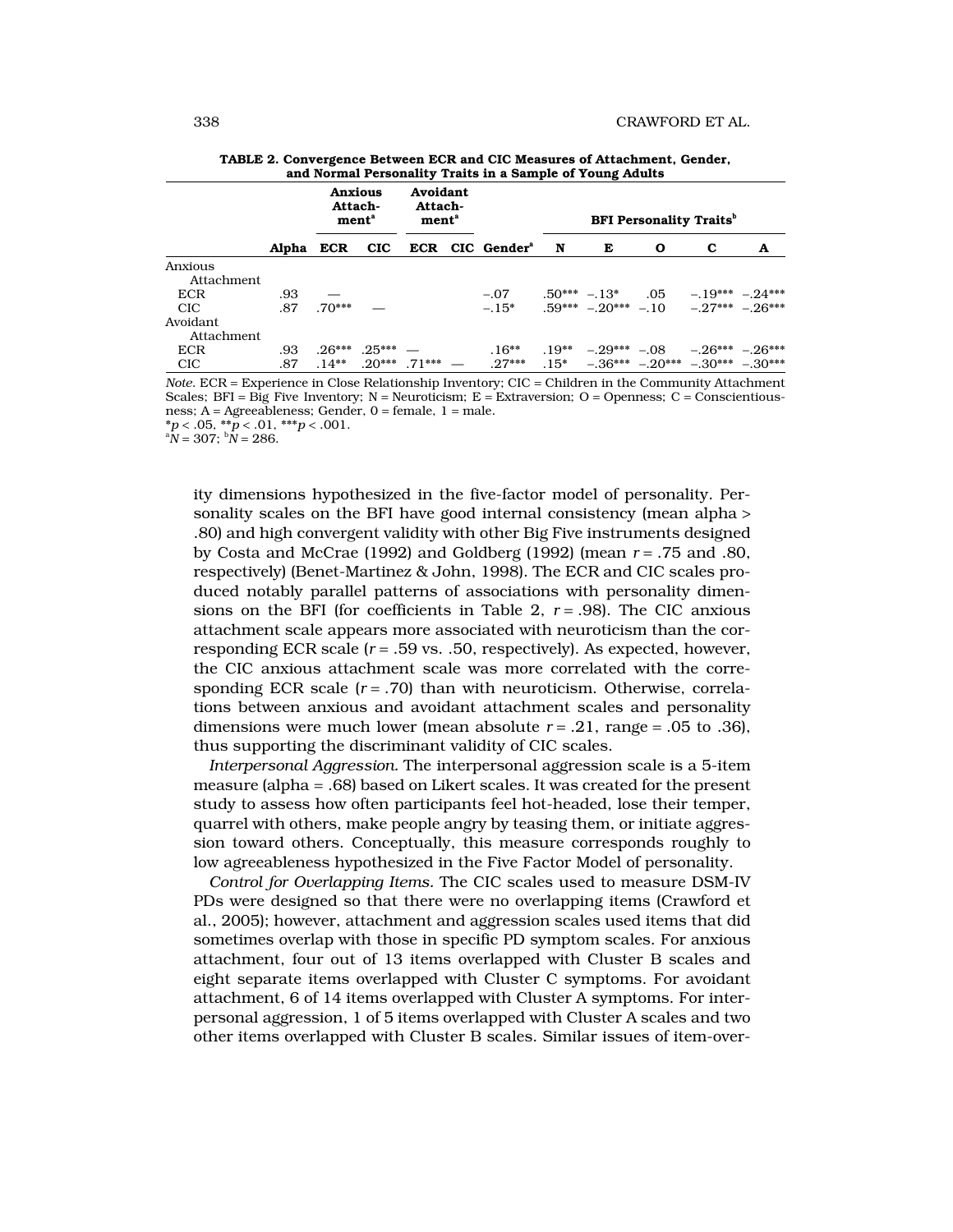lap and measurement confounding are frequently encountered in developmental research on temperament and psychopathology (Lemery, Essex, & Smider, 2002). To avoid artificially inflating correlations between variables, the specific overlapping items from attachment and aggression scales were deleted before calculating their association with corresponding PD clusters. This strategy to eliminate item overlap resulted in little change in internal consistency for the attachment scales (mean reduction in alpha = .08). Alphas for aggression scales were more susceptible to adjustment (mean reduction in alpha = .13) due to the small number of items in the full scale. Despite these changes, adjusted scales correlated highly with the corresponding complete attachment and aggression scales (mean *r* = .93). Also, analyses that controlled for item overlap were compared with analyses using complete scales. As reported below, item overlap typically increased the effect size but did not otherwise affect substantive findings in this study. Similar outcomes have been reported when item overlap and measurement confounding are controlled in temperament and psychopathology research (Lemery et al., 2002). Adopting a conservative approach, we report coefficients based on scales without overlapping items to avoid overstating the magnitude of our findings.

*Additional Control Measures.* Standardized measures of maternal and paternal education, income, and occupational status were summed and then standardized again to measure parental socioeconomic status (SES). To determine if the effects of anxious attachment were independent from those attributable to anxiety symptoms, a self-report symptom scale assessing overanxious disorder was added to regression models. This 17 item scale (alpha = .73) from the Diagnostic Interview Schedule for Children (DISC; Costello, Edelbrock, Dulcan, Kalas, & Klaric, 1984) measured heightened social anxieties, worries about academic and athletic performance, and concerns about health. Over-anxiety was assessed at ages 16 and 22 but not at age 33. To further assess the discriminant validity of CIC attachment scales, their association with intelligence was assessed using the Quick Test (Ammons & Ammons, 1979), a widely used brief IQ test. Based on findings reported elsewhere (van IJzendoorn, 1995; Rosenstein & Horowitz, 1996), attachment and intelligence were not expected to be related.

## DATA ANALYSIS

Prior to all substantive analyses, each Axis II symptom cluster was adjusted statistically to remove variance shared with the other two clusters. Otherwise, high rates of co-occurrence across symptom clusters (e.g., Stuart et al., 1998) were expected to obscure effects unique to each individual cluster. Adjusted PD cluster scores were then used as dependent variables to be regressed on anxious attachment, avoidant attachment, and interpersonal aggression. Separate cross-sectional regression models were investigated at mean ages 16, 22, and 33. Combined youth and parent re-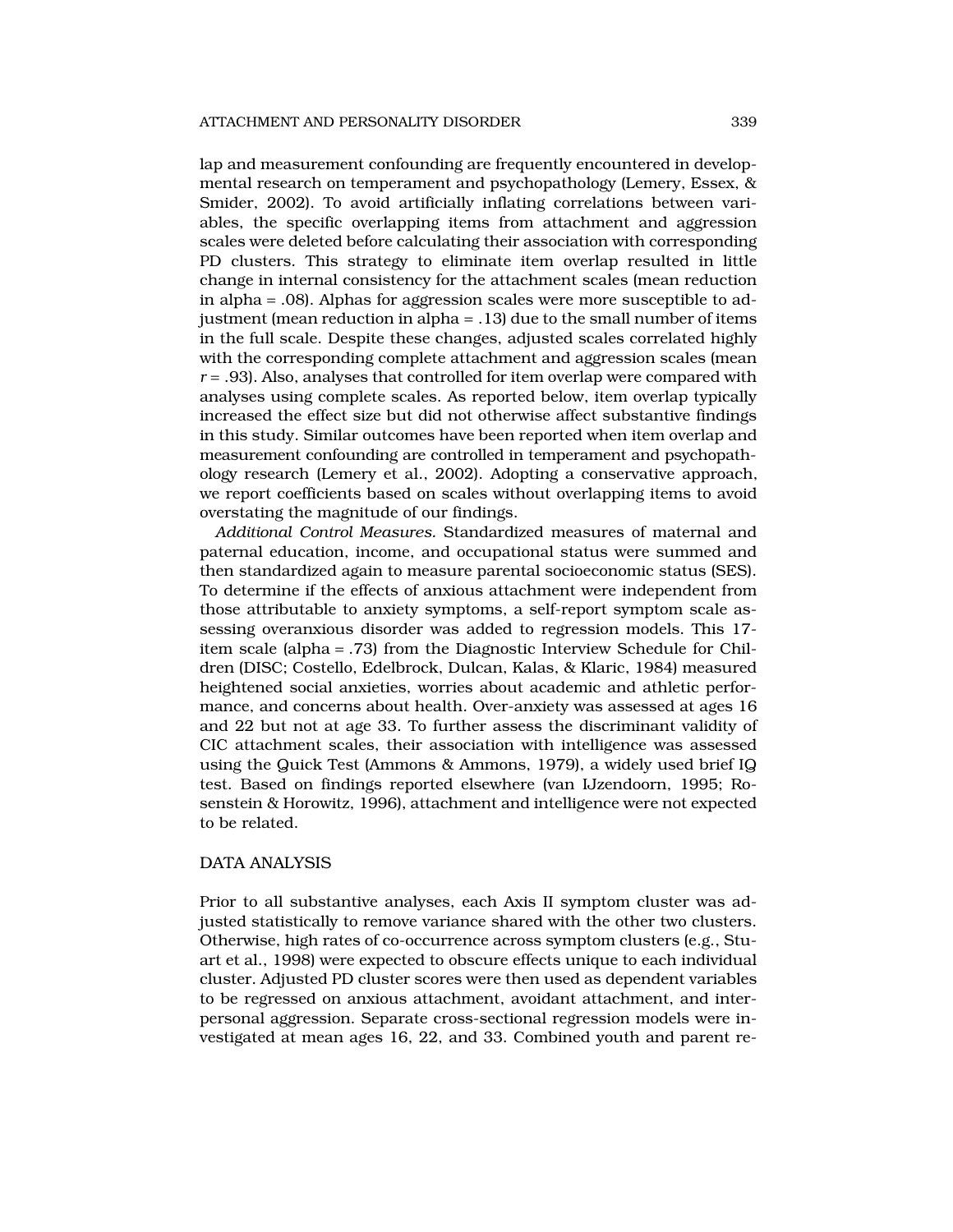ports were used to assess adolescent symptoms at mean age 16. Self-report scales were used at mean ages 22 and 33 because more is known about their concordance with standard Axis II instruments (Crawford et al., 2005). Age, sex, race, and SES were included as demographic controls. The overanxious scale was added in a separate step when available to test whether the effects of attachment anxiety were independent of anxiety symptoms.

### **RESULTS**

Cross-sectional and longitudinal associations between attachment dimensions and interpersonal aggression were assessed before evaluating hypotheses about their relationship with PD. As reported in Table 3, the stability of anxious attachment was .44 across 6 years from adolescence to early adulthood and then .50 across the following 11 years. The stability of anxious attachment was .39 across the 17 years from adolescence to adulthood. The stability of avoidant attachment was .50 from adolescence to early adulthood and .51 across the next 11 years; its stability across the full 17 years was .38. In the CIC sample, the essentially orthogonal relationship expected between anxious and avoidant dimensions was stable when assessed at three cross-sectional intervals (mean  $r = .12$ ). As expected, CIC attachment scales were uncorrelated with IQ (mean *r* = .02). Stability coefficients for interpersonal aggression ranged from .35 to .55 and differed little from stability coefficients for anxious and avoidant attachment. Cross-sectional associations between aggression and anxious attachment appeared to strengthen over time (from .32 to .46 at mean ages

|      | and Avoidant Attachmentand Aggression Scales (N = 604) |                                            |          |        |                                                       |      |        |                                          |      |        |       |  |  |
|------|--------------------------------------------------------|--------------------------------------------|----------|--------|-------------------------------------------------------|------|--------|------------------------------------------|------|--------|-------|--|--|
|      |                                                        | Adolescence<br>$M = 16$ yrs,<br>$SD = 2.8$ |          |        | <b>Early Adulthood</b><br>$M = 22$ yrs,<br>$SD = 2.8$ |      |        | Adulthood<br>$M = 33$ yrs,<br>$SD = 2.9$ |      |        |       |  |  |
|      |                                                        | 1                                          | $\bf{2}$ | 3      | 4                                                     | 5    | 6      | 7                                        | 8    | 9      | 10    |  |  |
|      | Adolescence                                            |                                            |          |        |                                                       |      |        |                                          |      |        |       |  |  |
|      | Anxious attachment                                     |                                            |          |        |                                                       |      |        |                                          |      |        |       |  |  |
| 2.   | Avoidant attachment                                    | $-.00$                                     |          |        |                                                       |      |        |                                          |      |        |       |  |  |
| 3    | Interpersonal aggression                               | .32                                        | .24      |        |                                                       |      |        |                                          |      |        |       |  |  |
|      | Early adulthood                                        |                                            |          |        |                                                       |      |        |                                          |      |        |       |  |  |
|      | Anxious attachment                                     | .44                                        | .03      | .19    |                                                       |      |        |                                          |      |        |       |  |  |
| 5    | Avoidant attachment                                    | .08                                        | .50      | .21    | .18                                                   |      |        |                                          |      |        |       |  |  |
| 6    | Interpersonal aggression                               | .21                                        | .26      | .50    | .35                                                   | .34  |        |                                          |      |        |       |  |  |
|      | Adulthood                                              |                                            |          |        |                                                       |      |        |                                          |      |        |       |  |  |
| 7    | Anxious attachment                                     | .39                                        | .05      | .14    | .50                                                   | .10  | .26    |                                          |      |        |       |  |  |
| 8    | Avoidant attachment                                    | .08                                        | .38      | .12    | .09                                                   | .51  | .22    | .17                                      |      |        |       |  |  |
| 9    | Interpersonal aggression                               | .20                                        | .19      | .35    | .27                                                   | .29  | .55    | .46                                      | .25  |        |       |  |  |
| 10   | IQ                                                     | $-.07$                                     | .04      | $-.08$ | .06                                                   | .09  | $-.04$ | $-.03$                                   | .04  | $-.07$ |       |  |  |
| Mean |                                                        | 26.6                                       | 26.3     | 10.2   | 26.5                                                  | 25.5 | 9.4    | 23.7                                     | 27.8 | 7.8    | 100.4 |  |  |
| SD   |                                                        | 5.9                                        | 6.2      | 2.8    | 6.3                                                   | 6.2  | 2.7    | 6.4                                      | 6.5  | 2.3    | 13.2  |  |  |

**TABLE 3. Cross-Sectional and Prospective Associations Between CIC Anxious and Avoidant Attachmentand Aggression Scales (***N* = **604)**

*Note.* All Pearson *r* coefficients > .08, *p* < .05. Cross-sectional correlations are reported in **boldface**; prospective correlations between corresponding measures are *italicized*.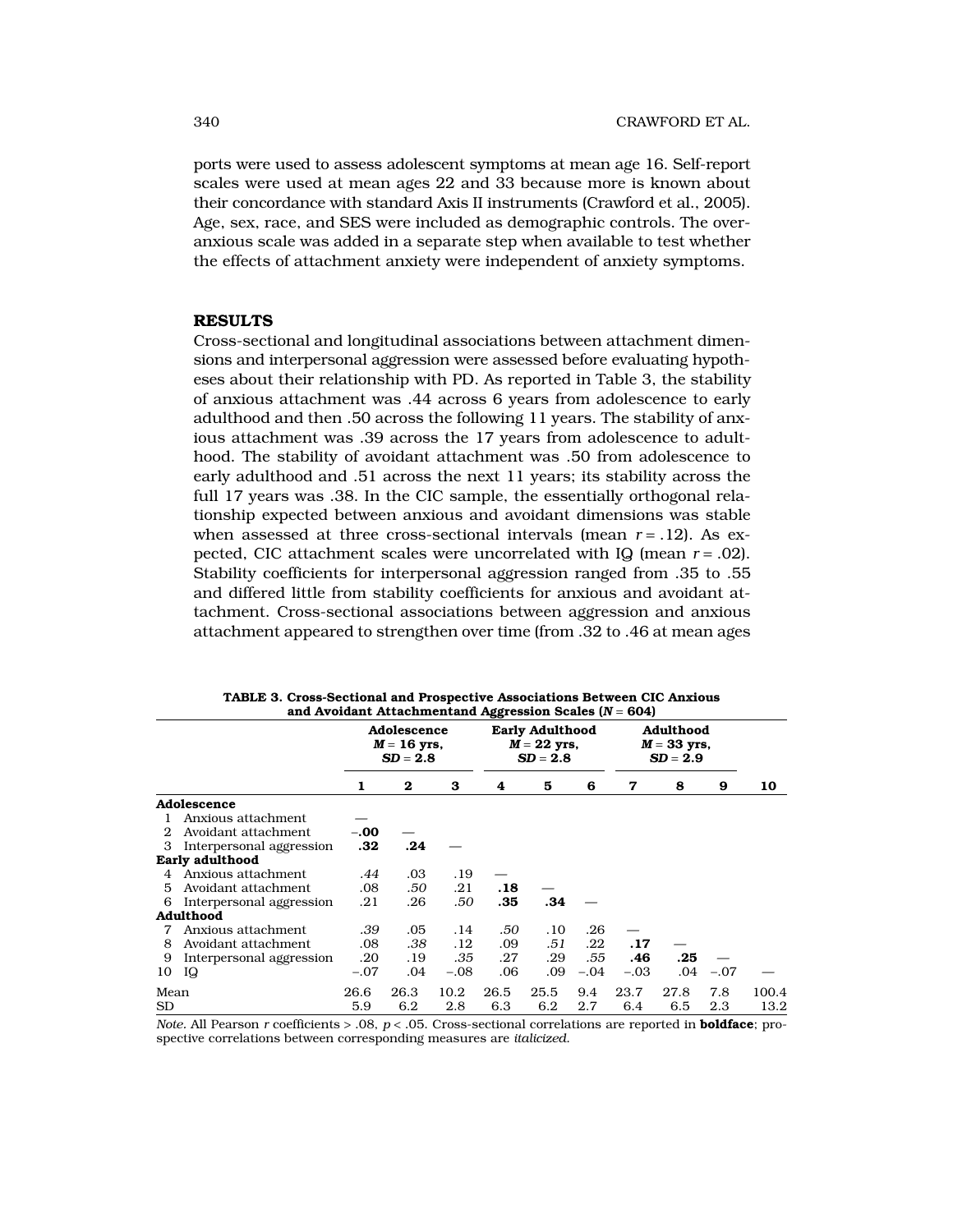16 and 33, respectively). Associations between aggression and avoidant attachment were lower and ranged between .24 and .34.

To document the presence of Axis II psychopathology in this community sample, Table 4 presents prevalence rates for Cluster A, B, and C diagnoses and mean symptom levels at three different assessments. Table 4 also reports zero-order correlations between PD symptoms and attachment dimensions and interpersonal aggression. Unadjusted correlations refer to Pearson *r* coefficients before co-occurring symptoms were statistically removed from PD clusters, and "adjusted" coefficients (in parenthesis in Table 4) refer to correlations after their removal. Unadjusted PD symptoms from all three clusters were associated with anxious attachment (mean *r* = .36, range = .23 to .51). After co-occurring PD symptoms were removed, anxious attachment remained positively associated with Cluster B and C symptoms. In contrast, adjusted Cluster A symptoms and attachment anxiety were inversely associated with at mean age 22 and unrelated at mean ages 16 and 33. Cluster A symptoms remained consistently associated with avoidant attachment before and after adjustment for co-occurring symptoms. Although unadjusted Cluster B symptoms were modestly associated with avoidant attachment, these variables were unrelated when adjusted coefficients were used. Cluster C symptoms and avoidance were unrelated before co-occurring symptoms were removed but inversely associated after this adjustment. Interpersonal aggression was associated with all three symptom clusters prior to adjusting for co-occurring symptoms.

|              |                                                |                              | <b>Correlations Between</b><br>PD Symptoms and |                               |                             |  |  |  |  |
|--------------|------------------------------------------------|------------------------------|------------------------------------------------|-------------------------------|-----------------------------|--|--|--|--|
|              | Axis II Disorders and<br><b>Symptom Levels</b> |                              | <b>Anxious</b><br>Attachment                   | <b>Avoidant</b><br>Attachment | Interpersonal<br>Aggression |  |  |  |  |
|              | Cases<br>Percent $(n/N)$                       | <b>Symptoms</b><br>Mean (SD) | Unadjusted<br>(Adjusted)                       | Unadjusted<br>(Adjusted)      | Unadjusted<br>(Adjusted)    |  |  |  |  |
| Cluster A PD |                                                |                              |                                                |                               |                             |  |  |  |  |
| Mean age 16  | 9.1(66/729)                                    | 4.5(2.3)                     | $.26$ $(.02)$                                  | .13(14)                       | $.34 \quad (.10)$           |  |  |  |  |
| Mean age 22  | 5.4 (39/716)                                   | 2.6(2.5)                     | $.25(-.12)$                                    | $.25$ $(.22)$                 | $.35$ $(.12)$               |  |  |  |  |
| Mean age 33  | 4.9 (33/678)                                   | 2.4(2.5)                     | $.37(-.04)$                                    | (.28)<br>.30                  | (.13)<br>.41                |  |  |  |  |
| Cluster B PD |                                                |                              |                                                |                               |                             |  |  |  |  |
| Mean age 16  | 8.0 (58/729)                                   | 6.0(3.8)                     | $.33$ $(.16)$                                  | $.13 \quad (.08)$             | $.42 \quad (.29)$           |  |  |  |  |
| Mean age 22  | 7.8 (56/716)                                   | 4.2(4.1)                     | $.43$ $(.21)$                                  | $.14(-.03)$                   | .44(.32)                    |  |  |  |  |
| Mean age 33  | 5.9 (40/678)                                   | 3.1(3.7)                     | .50(.19)                                       | $.14(-.06)$                   | .44(.22)                    |  |  |  |  |
| Cluster C PD |                                                |                              |                                                |                               |                             |  |  |  |  |
| Mean age 16  | 2.7(20/729)                                    | 2.6(2.1)                     | (.09)<br>.23                                   | $-.07$ ( $-.19$ )             | $.20(-.07)$                 |  |  |  |  |
| Mean age 22  | 6.4 (46/716)                                   | 2.6(2.6)                     | (.22)<br>.38                                   | $.04(-.14)$                   | $.17(-.17)$                 |  |  |  |  |
| Mean age 33  | 4.3 (29/678)                                   | 2.1(2.3)                     | (.22)<br>.47                                   | $.05(-.14)$                   | $.30(-.04)$                 |  |  |  |  |

**TABLE 4. DSM-IV Axis II Symptoms and Correlations with Attachment and Interpersonal Aggression Scales in a Longitudinal Community Sample**

*Note*. "Adjusted" Pearson *r* coefficients (in parenthesis) measure each variable's relationship with symptoms from specific PD clusters after other covarying Axis II symptoms were statistically removed. All Pearson *r* coefficients > .07, *p* < .05. For consistency across assessments, Cluster B symptoms combine antisocial, borderline, histrionic, and narcissistic symptoms. Cluster B disorders during adolescence, however, do not include antisocial PD based on DSM-IV specifications that it cannot be diagnosed before age 18.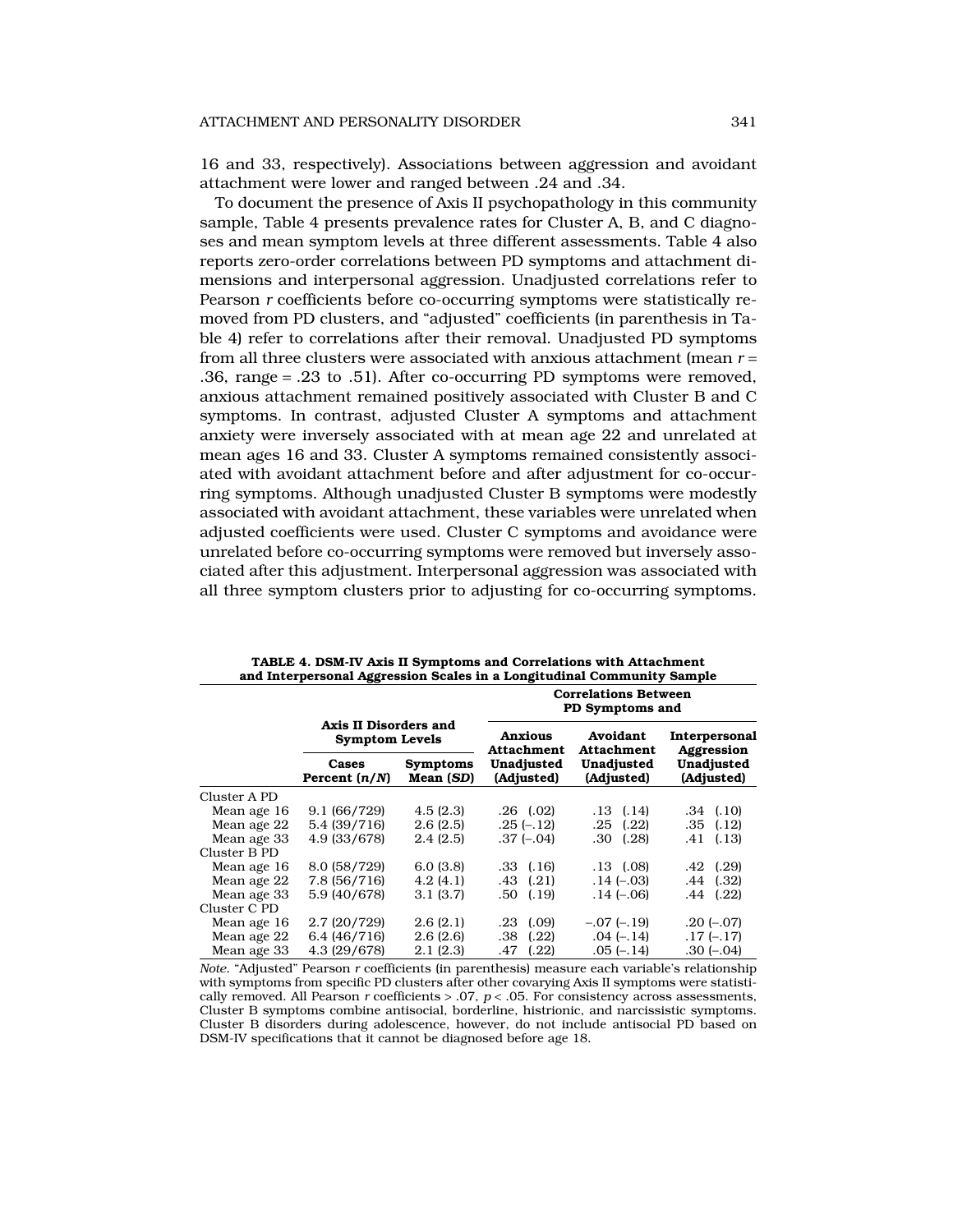Once other PD symptoms were removed, Cluster C symptoms were negatively associated with interpersonal aggression.

Table 5 reports results from cross-sectional regression models that controlled for potential confounds of age, gender, race, and SES. As expected, adjusted Cluster A symptoms were consistently associated with avoidant attachment. Once avoidance and aggression were taken into account, adjusted Cluster A symptoms were significantly associated with lower anxious attachment at mean ages 22 and 33. In regression models after adolescence, Cluster A symptoms thus appeared to be linked with a dismissing attachment style (low anxiety and high avoidance). Starting at mean age 22, there was a modest but statistically significant association between interpersonal aggression and Cluster A symptoms. These effects all remained significant even when overanxiety symptoms were added to the model. Also, substantive findings did not change when avoidance and aggression scales used items overlapping with Cluster A scales. Inclusion of these items, however, did increase standardized β coefficients on average by .08 for avoidant attachment and .03 for interpersonal aggression. Scales for Cluster A symptoms and anxious attachment had no overlapping items.

By mean age 22, adjusted Cluster B symptoms were associated with high anxiety and low avoidance, thus reflecting a preoccupied attachment style. This effect was not evident at mean age 16, however. At that time avoidant attachment and Cluster B symptoms were unrelated and anxious attachment lost significance when overanxiety was added to the model. Interpersonal aggression was strongly associated with adjusted Cluster B

|                       | <b>Concurrent Predictor Variables</b> |                                                     |        |      |                                                      |     |                             |                  |        |  |
|-----------------------|---------------------------------------|-----------------------------------------------------|--------|------|------------------------------------------------------|-----|-----------------------------|------------------|--------|--|
|                       |                                       | <b>Anxious</b><br>Attachment                        |        |      | Avoidant<br><b>Attachment</b>                        |     | Interpersonal<br>Aggression |                  |        |  |
|                       | Beta                                  | (SE)                                                | ß      | Beta | (SE)                                                 | ß   | <b>Beta</b>                 | (SE)             | β      |  |
| Cluster A PD Criteria |                                       |                                                     |        |      |                                                      |     |                             |                  |        |  |
| Mean age 16           |                                       | $.005$ $(.072)$ $.00$ $.216$ $(.071)$ <sup>**</sup> |        |      |                                                      | .12 |                             | .075 (.074)      | .04    |  |
| Mean age 22           |                                       |                                                     |        |      | $-.280$ $(.071)$ *** $-.15$ $.355$ $(.073)$ ***      | .19 |                             | $.176$ $(.074)*$ | .09    |  |
| Mean age 33           |                                       | $-.245$ $(.079)*$                                   | $-.13$ |      | $.488$ $(.071)***$                                   | .27 |                             | $.156$ $(.078)*$ | .09    |  |
| Cluster B PD Criteria |                                       |                                                     |        |      |                                                      |     |                             |                  |        |  |
| Mean age 16           |                                       | $.307$ $(.117)*$ <sup>2</sup>                       |        |      | $.10 - .020$ $(.121) - .01$                          |     |                             | .779 (.122)***   | .25    |  |
| Mean age 22           |                                       | $.419(0.111)***$                                    |        |      | $.15 - .460$ $(.119)*** - .15$                       |     |                             | $.860(116)$ ***  | .29    |  |
| Mean age 33           |                                       | $.378$ $(.108)***$                                  |        |      | $.15 - .422$ $(.108)*** - .16$                       |     |                             | $.510(112)***$   | .20    |  |
| Cluster C PD Criteria |                                       |                                                     |        |      |                                                      |     |                             |                  |        |  |
| Mean age 16           |                                       | $.245$ $(.071)$ ** <sup>a</sup>                     |        |      | $.14$ $-.285$ $(.071)$ *** $-.16$ $-.187$ $(.074)$ * |     |                             |                  | $-.10$ |  |
| Mean age 22           |                                       | $.609$ $(.080)$ ***                                 |        |      | $.30 - 139$ $(.084)^{+} -.07 - .498$ $(.086)^{***}$  |     |                             |                  | $-.24$ |  |
| Mean age 33           |                                       | $.513$ $(.078)***$                                  |        |      | $.29 - .199$ $(.072)** - .11 - .237$ $(.081)**$      |     |                             |                  | $-.14$ |  |

**TABLE 5. Insecure Attachment and Aggression as Predictors of Adjusted Axis II Symptoms: Cross-Sectional Regression Models in Adolescence (Mean Age 16), Early Adulthood (Mean Age 22), and Adulthood (Mean Age 33)**

*Note*. Adjusted Axis II symptom clusters refer to DSM-IV criteria for a diagnostic cluster after covariance with other PD clusters has been removed statistically.  $\dot{p} < .10$ ;  $\dot{p} < .05$ ;  $*$ *\*\*p* < .01; \*\*\**p* < .001.

<sup>a</sup>Anxious attachment lost significant when overanxious symptoms were added to the model.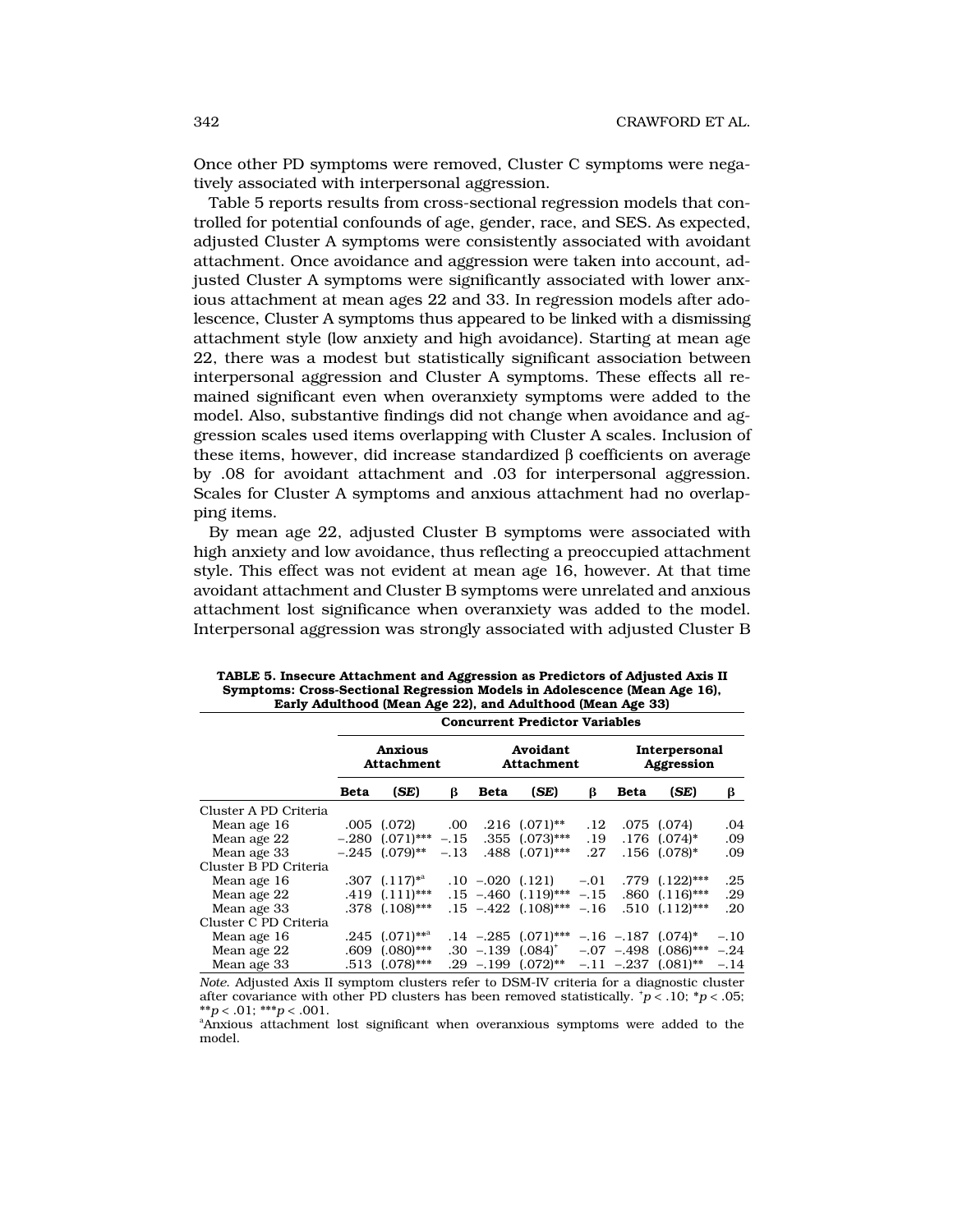symptoms across all three waves of data. When complete scales were used, standardized  $\beta$  coefficients increased on average by .05 for interpersonal aggression but stayed essentially the same for the two attachment scales.

Adjusted Cluster C symptoms were associated with anxious attachment at each cross-sectional assessment. When overanxiety was added to the model, the association lost significance at mean age 16, but not at mean age 22. Avoidant attachment was inversely associated with adjusted Cluster C symptoms at mean ages 16 and 33 and approached significance  $(p < .10)$  at mean age 22. In other words, adjusted Cluster C symptoms appeared to be associated with a preoccupied attachment style (high anxiety and low avoidance). As predicted, interpersonal aggression was inversely associated with adjusted Cluster C symptoms. When complete attachment and aggression scales were used to predict Cluster C symptoms, standardized β coefficients increased on average by .09 for attachment anxiety. Otherwise, substantive findings and effect sizes did not change.

Figure 1 depicts these results by placing each PD cluster in the familiar two-dimensional space defined by attachment anxiety and avoidance but also locating them in a third dimension defined by interpersonal aggression. (Although attachment and aggression dimensions are not completely orthogonal, they are depicted here using perpendicular axes to simplify presentation.) Standardized beta coefficients from regression analyses in



FIGURE 1. Locating personality disorder clusters in a three-dimensional conceptual space defined by attachment anxiety, attachment avoidance, and interpersonal aggression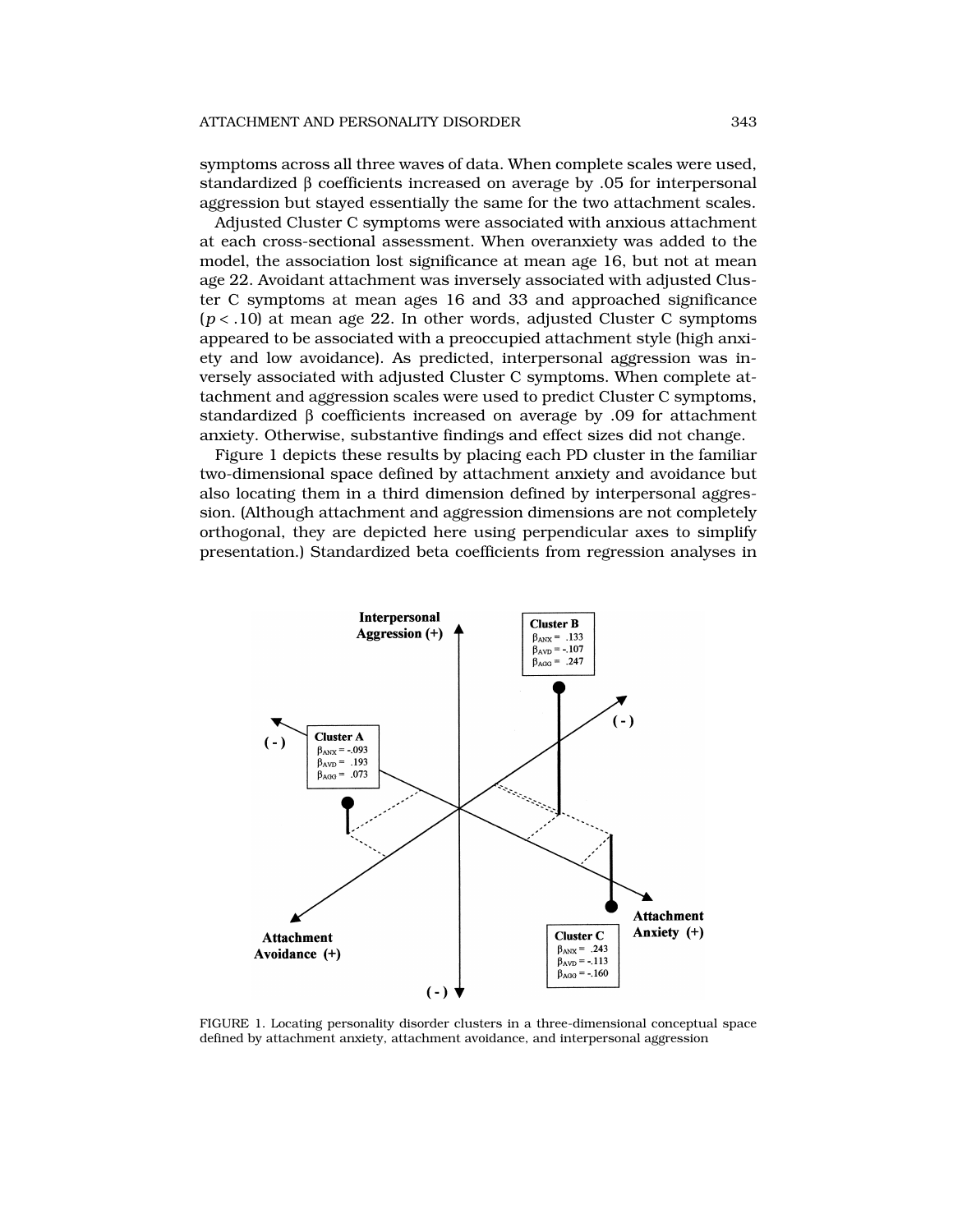Table 5 (averaged across three time points) were used to specify coordinates for each PD cluster. Adjusted Cluster A symptoms, for example, were inversely associated with anxiety (mean  $\beta_{ANX} = -.093$ ) and positively associated with avoidance (mean  $\beta_{AVD} = .193$ ) and aggression (mean  $\beta_{AGG} = .073$ ), thus suggesting a dismissing attachment style (low anxiety and high avoidance) that may be further reinforced by interpersonal aggression. Adjusted Cluster B symptoms fell in the space associated with preoccupied attachment (high anxiety and low avoidance) and were characterized by interpersonal aggression (mean  $\beta_{AGG} = .247$ ). Adjusted Cluster C symptoms similarly reflected preoccupied attachment but were inversely associated with interpersonal aggression (mean  $\beta_{AGG} = -.160$ ). When compared with Clusters A and B symptoms, attachment anxiety was most salient in Cluster C symptoms (mean  $\beta_{ANX} = .243$ ).

### **DISCUSSION**

This study assessed anxious and avoidant attachment with new scales developed for the Children in the Community Study to track attachment styles across a 17-year interval from adolescence to adulthood. In addition to evaluating the construct validity of the new scales, this study documents cross-sectional associations between anxious and avoidant attachment and PD symptoms from the three main clusters in the DSM-IV. As indicated above, anxious and avoidant attachment dimensions distinguished between PD clusters best when supplemented with a simple measure of interpersonal aggression.

## CONSTRUCT VALIDITY

The CIC anxious and avoidant attachment scales are internally consistent measures (mean alpha = .87) that have reasonably high associations with corresponding dimensions on the standard ECR (mean *r* = .71), thus indicating convergent validity. These correlations are similar in magnitude to those found between other self-report measures of attachment (Brennan et al., 1998). Correlations between corresponding attachment scales were much higher than separate correlations between attachment dimensions and Big Five personality traits (mean absolute  $r = .24$ ), thus showing discriminant validity. Correlations between unadjusted PD symptoms and anxious attachment (mean  $r = .36$ , range = .23 to .50) and avoidant attachment (mean  $r = .12$ , range =  $-.07$  to  $.30$ ) similarly indicate discriminant validity. Given little overlap between attachment avoidance and personality constructs, the avoidance dimension appears to capture differences in relational styles more than any underlying personality trait. Some might argue that associations between anxious attachment and neuroticism were too high for them to be separate constructs  $(r = .59$  and  $.50$  on the CIC and ECR scales, respectively). However, correlations between these variables in most studies generally converge on .50 (Shaver & Mikulincer,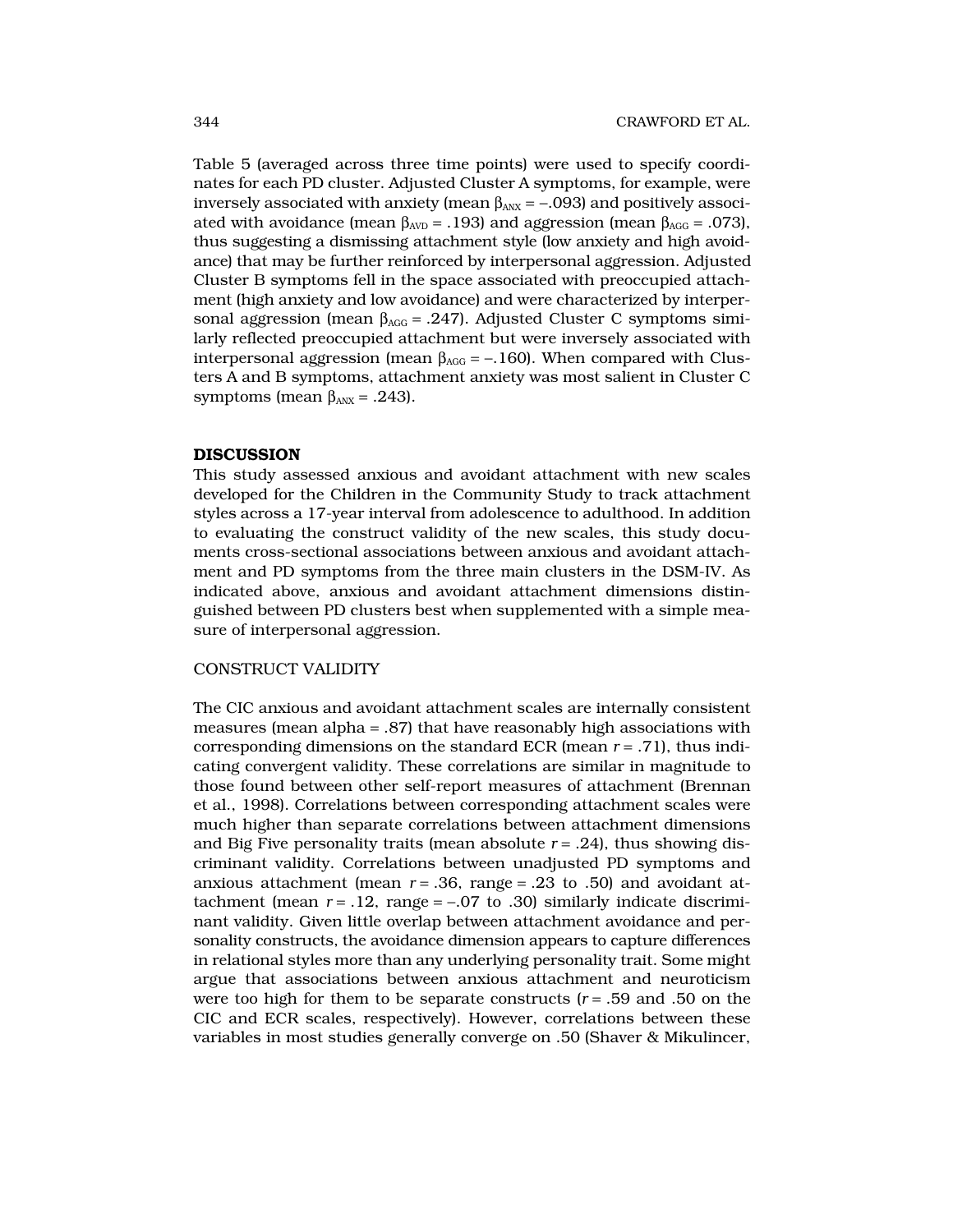2004), thus indicating that no more than 25% of the variance of one variable can be explained by the other. Moreover, theoretically important effects of attachment anxiety are obtained even when measures of neuroticism are statistically controlled (e.g., Mikulincer et al., 2002; Simpson, Rholes, Campbell, Tran, & Wilson, 2003). For instance, anxious attachment is a better predictor of relationship quality and relationship outcomes than neuroticism when both predictors are included in regression models (Noftle & Shaver, 2006).

CIC scales provide information not available elsewhere on the stability of anxious and avoidant attachment across 17 years from adolescence to adulthood. Stability coefficients for attachment dimensions in the CIC sample were similar to those obtained previously for attachment styles from the four category model. When Klohnen and John (1998) assessed secure, preoccupied, fearful, and dismissing attachment styles in women from the Mills longitudinal study, they created scales from preexisting selfdescriptive data gathered at mean ages 27, 43, and 52. Although these scales differ from the anxious and avoidant dimensions studied here, stability estimates from mean age 22 to 33 in the CIC study (mean  $r = .51$ ) were similar to those from ages 27 to 43 in the Mills study (mean  $r = .58$ ). Continuity from ages 16 to 33 in the CIC Study (mean  $r = .39$ ) was lower than continuity across ages 27 to 52 in the Mills study (mean  $r = .55$ ), perhaps indicating that attachment styles become more stable once people emerge from adolescence and settle into adulthood. Other studies spanning 1 to 2 years using different attachment scales produced similar results (Davila & Cobb, 2003; Davila, Karney, & Bradbury, 1999; Fuller & Fincham, 1995) after allowing for somewhat higher stability estimates across shorter time intervals.

## ATTACHMENT, AGGRESSION, AND PERSONALITY DISORDER

Anxious attachment was moderately associated with all three PD symptom clusters before removing the effects of co-occurring PD symptoms. After this statistical adjustment, elevations in anxious attachment remained significantly associated with Clusters B and C symptoms. This outcome makes sense clinically insofar as borderline, histrionic, dependent, and avoidant PDs all manifest in elevated anxiety about abandonment, separations, and rejection (Bartholomew et al., 2001; Bornstein, 1992; Gunderson, 1996; Sheldon & West, 1990). Although attachment anxiety at mean age 16 lost significance as a predictor of Cluster B and C symptoms when overanxiety was taken into account, attachment anxiety at mean age 22 retained significance when overanxiety was added to the model. These different outcomes, however, were confounded by changes in how PDs were assessed (parent reports were included in adolescence but not afterwards), thus leaving it unclear if our findings reflect substantive changes or artifacts of measurement.

Adjusted Cluster A symptoms were associated with lower scores on anx-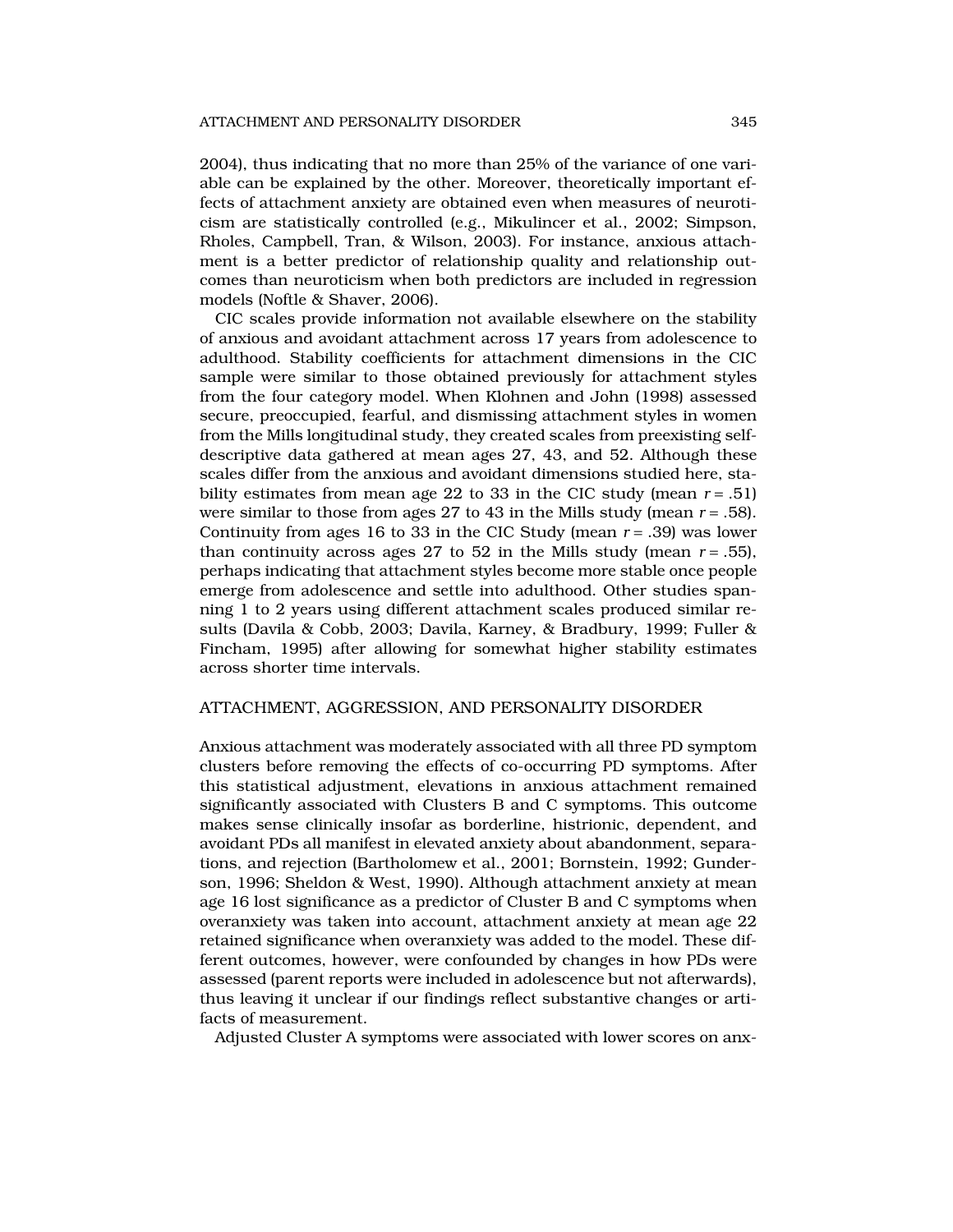ious attachment, especially in cross-sectional regression models taking avoidant attachment and aggression into account. Consistent with attachment theory, avoidant attachment may be one way to reduce unwanted anxiety or distress about relationships. Cluster A symptoms were also modestly associated with interpersonal aggression, which might also provide a defense against anxious attachment, especially when anxiety about others is transformed into suspicion and projected hostility instead. (See Mikulincer & Horesh, 1999, for experimental studies of attachment style and projection.) One might conclude that Cluster A symptoms reflect a dismissing style (high avoidance and low anxiety). However, this interpretation should be made with caution, especially since this effect was observed only after the effects of co-occurring PD symptoms were removed. While this adjustment can easily be made in statistical analyses, those same co-occurring symptoms will be fully present in individuals with elevated Cluster symptoms in the community.

Adjusted Cluster B symptoms were associated with high anxiety and low avoidance, a combination indicating preoccupied attachment. Adjusted Cluster C PDs were predicted by the same combination of high anxiety and low avoidance. Within Cluster C it is reasonable to ask why avoidant PD symptoms would be associated with low avoidance instead of high avoidance. Despite similarities in name, avoidant PD and avoidant attachment differ in important ways. As a psychiatric diagnosis, avoidant PD defines a broad pattern of avoidance in social and occupational contexts. Avoidant attachment, more narrowly defined, reflects an interpersonal style that helps people suppress unwanted feelings that might threaten important attachment relationships. Bartholomew et al. (2001) argue that people with avoidant PD may have initial difficulties getting close to others, but once they do establish a close connection they are often extremely reluctant to let it go. Once they become attached, in other words, people with avoidant PD often cling to relationships in preoccupied ways (i.e., high anxiety and low avoidance). In this context, it is no accident that avoidant PD correlates highly with dependent PD (Stuart et al., 1998).

As expected, it was difficult to distinguish between Cluster B and C symptoms insofar as both were associated with preoccupied attachment. These two symptom clusters were much more clearly distinguished by individual differences in interpersonal aggression. Given explicit diagnostic criteria for hostility and aggression in antisocial, borderline, and narcissistic PD, it is not surprising that Cluster B symptoms were linked with elevated aggression. Cluster C symptoms, in contrast, were negatively associated with interpersonal aggression. This is more noteworthy because diagnostic criteria for Cluster C do not specify any explicit avoidance of aggressive behavior. This finding is clinically relevant insofar as patients with Cluster A and B disturbances may need help modulating aggression and those with Cluster C disturbances may need help asserting themselves by expressing it instead.

This finding also invites questions about how attachment theory ac-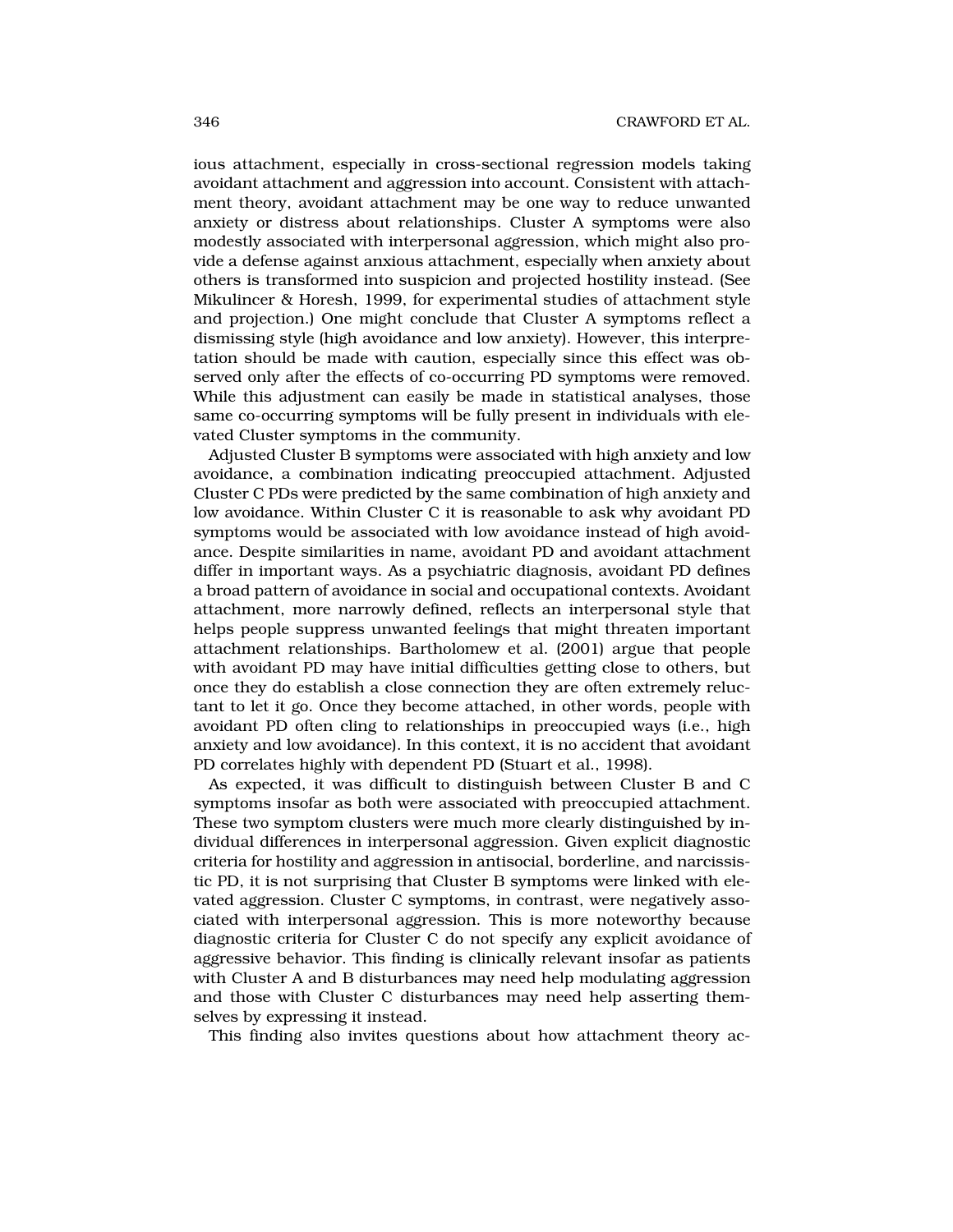counts for individual differences in aggression. Bowlby (1973) conceptualized aggression as secondary to separation or loss. More recently, prospective associations have been found between disorganized attachment in children and later elevations in aggression (e.g., Lyons-Ruth, Easterbrooks, & Cibelli, 1997), perhaps reflecting how early disturbances in affect regulation can lead to later difficulties in modulating aggressive impulses in relationships (Fonagy, 2001). It may also be that deficits in conscience and empathy in Cluster B disorders (especially antisocial and narcissistic PDs) permit more aggression toward others, whereas overconscientiousness or abandonment fears in Cluster C disorders act to inhibit it instead. Cluster A disturbances, on the other hand, may involve entirely separate mechanisms that link aggression with psychotic spectrum disorders (Nestor, 2002). These mechanisms may be partly due to genetically mediated differences in personality rather than attachment relationships. Clearly, more research is needed to understand how aggression, insecure attachment, and PD are related.

### SIGNIFICANCE AND LIMITATIONS

CIC attachment scales were convergent with standard ECR scales and consistently exhibited discriminant validity. As reliable and reasonably valid measures of anxious and avoidant attachment, the CIC scales contribute useful information not available elsewhere about the long-term stability of self-reported attachment in adolescence and adulthood. Furthermore, scales measuring attachment were related to PD in theoretically coherent and clinically useful ways. This study also showed how interpersonal aggression helps differentiate between overlapping attachment styles and PD clusters. Demographic controls in regression models suggest that these effects are unlikely to be attributable to age, gender, race, or SES.

Although attachment and PD scales sometimes included overlapping items, control measures ensured that this measurement artifact did not inflate any of the effects reported here. Overlapping items, however, may represent more than the specific limits to the item pool available in the CIC protocol. For instance, it is no accident that item overlap often occurred between dependent PD and anxious attachment insofar as both are fundamentally defined by abandonment fears. The two constructs are not redundant, however, because dependent PD is associated with low scores on avoidant attachment whereas anxious attachment is not.

This study may be limited by the use of single informants at mean ages 22 and 33. Although reliance on single informants may inflate self-reported associations between attachment, aggression, and PD symptoms, it should not influence the direction of these coefficients (+ or −) or the broader pattern of associations. This study may be further limited by some measurement variance in repeated measures of PD (Axis II scales included parent reports during adolescence but not at subsequent assessments). However, most self-report items in PD scales were used at all three assessments,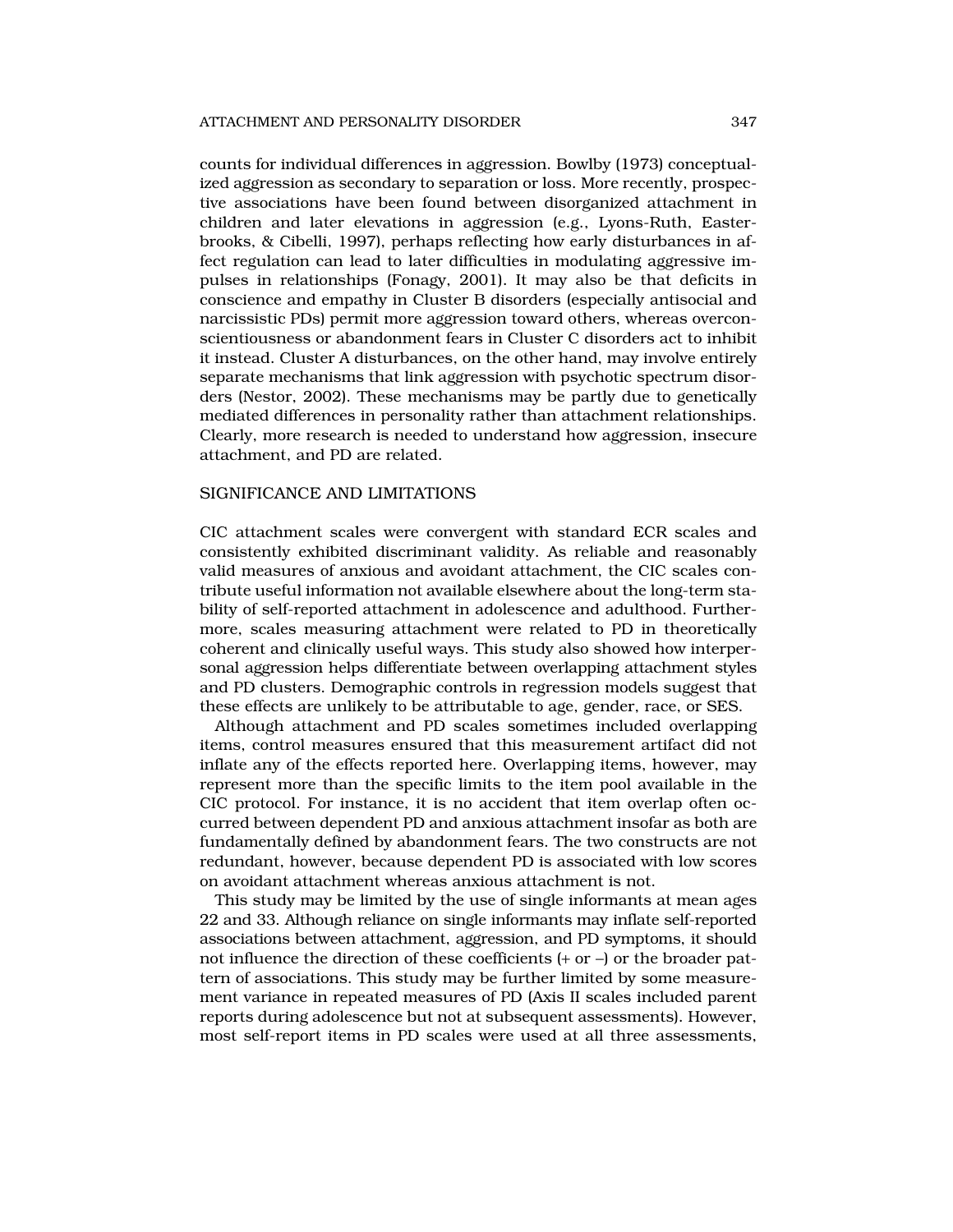thereby lessening this potential threat to the validity of our findings. Because PDs were aggregated into symptom clusters, some specific patterns of association between individual PDs and attachment and interpersonal aggression may have been obscured. For instance, the relationship between anxious attachment and borderline and histrionic PD may have been diluted when these symptoms were combined with antisocial and narcissistic symptoms which may have more modest associations with attachment anxiety (Lyddon & Sherry, 2001). Similarly, interpersonal aggression probably manifests more in paranoid and schizotypal PDs than in schizoid PD, but this likely difference is not evident when Cluster A symptoms are aggregated.

Overall, our findings establish a foundation for ongoing investigations into developmental processes linking insecure attachment, interpersonal aggression, and PD. Now that associations between these variables have been established in PDs at the cluster level, more fine-grained research is needed at the level of individual PDs. Given longitudinal data in the CIC sample, future research is planned to investigate whether insecure attachment and interpersonal aggression have any unidirectional causal effects on subsequent PDs and vice versa. Data are available to test separate hypotheses that link insecure attachment, sexual abuse, and developmental pathways leading to PD in adulthood (Alexander, 1992). The CIC sample also has relevant parent-reported data that may help to show how disturbances in attachment relationships are transmitted across generations. In these and other ways, prospective data on attachment and aggression are expected to help clarify how personality disturbances emerge during development and evolve into PDs over time.

## **REFERENCES**

- Ainsworth, M.D.S., Blehar, M. C., Waters, E., tachment styles among young adults: & Wall., S. (1978). *Patterns of attach-* A test of a four-category model. *Jourment: A psychological study of the nal of Personality and Social Psychol-Strange Situation.* Hillsdale, NJ: Erlbaum. Bartholomew, K., & Shaver, P. R. (1998).
- 
- Ammons, R. B., & Ammons, C. H. (1979). York: Guildford Press.
- (2001). Attachment. In W. J. Livesley *cial Psychology, 75,* 729–50.
- 

- Alexander, P. C. (1992). Application of at- Measures of attachment: Do they contachment theory to the study of sexual verge? In J. A. Simpson & W. S. abuse. *Journal of Consulting and Clini-* Rhodes (Eds.), *Attachment theory and cal Psychology, 60,* 185–195. *close relationships* (pp. 25–45). New
- Use and evaluation of the Quick Test Benet-Martinez, V., & John, O. P. (1998). Los (QT): Partial summary through Octo- cinco grandes across cultures and ethber, 1979. *Psychological Reports, 45*, nic groups: Multitrait multimethod 943–946. analysis of the Big Five in Spanish and Bartholomew, K., Kwong, M. J., & Hart, S. D. English. *Journal of Personality & So-*
- (Ed.), *Handbook of personality disor-* Bernstein, D. P., Cohen, P., Velez, C. N., Schwab-Stone, M., Siever, L. J., & ford Press. Shinsato, L. (1993). Prevalence and Bartholomew, K., & Horowitz, L. (1991). At- stability of the DSM-III-R personality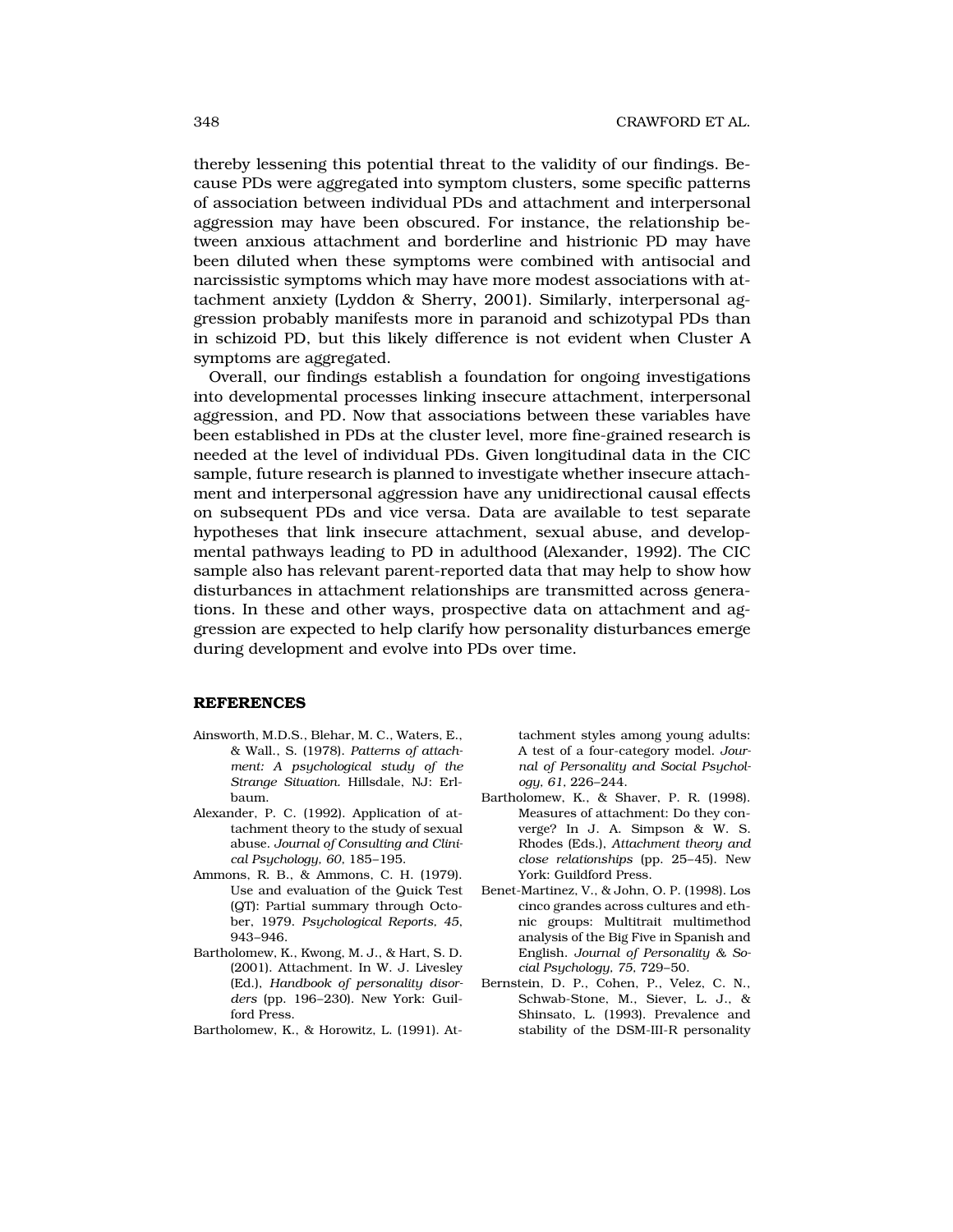- sonality: Developmental, social, and
- Bowlby, J. (1969). *Attachment and loss: Vol.* burgh, PA: University of Pittsburgh. *1. Attachment*. New York: Basic Books. Crawford, T. N., Cohen, P., Johnson, J. G.,
- 
- Bowlby, J. (1980). *Attachment and loss: Vol.* sonality disorder in the Children in the
- ings, K., Griffiths, P., & Farrell, M. *sonality Disorders, 19,* 30–52.
- (1998). Self-report measurement of *ity Disorders, 18*, 555–570. *close relationships* (pp. 46-76). New
- tachment styles and personality disor- *29,* 859–870.
- Brent, D. A., Johnson, B., Bartle, S., Bridge, *76*, 783–802. J., Rather, C., Matta, J., Connolly, J., First, M. B., Spitzer, R. L., Gibbon, M., & Wil *emy of Child and Adolescent Psychiatry, ders, 9,* 83–91. *32*, 69–81. Fonagy, P. (2001). *Attachment theory and*
- Kasen, S. (2005). The Children in the Fraley, R. C., & Waller, N. G. (1998). Adult
- Costa, P. T., & McCrae, R. R. (1992). *NEO PI-* New York: Guilford Press. *R. The Revised NEO Personality Inven-* Fuller, T. L., & Fincham, F. D. (1995). At-
- *ality disorders and the five-factor model of personality* (2nd ed.). Washington, 17–34.
- disorders in a community-based sur- Costello, A. J., Edelbrock, C. S., Dulcan, vey of adolescents. *American Journal* M. K., Kalas, R., & Klaric, S. H. (1984). *of Psychiatry, 150*, 1237–1243. *Testing of the NIMH Diagnostic Inter-*Bornstein, R. F. (1992). The dependent per- *view Schedule for Children (DISC) in a* clinical perspectives. *Psychological Bul- Center for Epidemiological Studies, Naletin, 112*(1), 3–23. *tional Institute for Mental Health.* Pitts-
- Bowlby, J. (1973). *Attachment and loss: Vol.* Kasen, S., First, M. B., Gordon, K., & 2. Separation. New York: Basic Books. Brook, J. S. (2005). Self-reported per-*3. Loss, sadness, and depression.* New Community Sample: Convergent valid-York: Basic Books.  $\hfill$  ity and prospective validity in late ado-Boys, A., Marsden, J., Stillwell, G., Hatch- lescence and adulthood. *Journal of Per-*
- (2003). Minimizing respondent attri- Critchfield, K. L., Levy, K. N., & Clarkin, J. F. tion in longitudinal research: Practical (2004). The relationship between imimplications from a cohort study of ad- pulsivity, aggression, and impulsiveolescent drinking. *Journal of Adoles-* aggression in borderline personality *cence, 26,* 363–373. disorder: An empirical analysis of self-Brennan, K. A., Clark, C. L., & Shaver, P. R. report measures. *Journal of Personal-*
- adult attachment: An integrative ap- Davila, J., & Cobb, R. J. (2003). Predicting proach. In J. A. Simpson & W. S. change in self-reported and interviewer-Rhodes (Eds.), *Attachment theory and* assessed adult attachment: Tests of close relationships (pp. 46–76). New the individual difference and life stress York: Guilford Press. models of attachment change. *Person-*Brennan, K. A., & Shaver, P. R. (1998). At- *ality and Social Psychology Bulletin,*
	- ders: Their connection to each other Davila, J., Karney, B. R., & Bradbury, T. N.<br>and parental divorce, parental death, (1999). Attachment change processes (1999). Attachment change processes and perception of parental caregiving. in the early years of marriage. *Journal Journal of Personality, 66,* 835–878. *of Personality and Social Psychology,*
	- & Constantine, D. (1993). Personality liams, J.B.W. (1995). The structured disorder, tendency to impulsive vio- clinical interview for DSM-III-R perlence, and suicidal behavior in adoles- sonality disorders (SCID-II), Part I: Decents. *Journal of the American Acad-* scription. *Journal of Personality Disor-*
- Cohen, P., Crawford, T. N., Johnson, J. J., & *psychoanalysis.* New York: Other Press.
	- Community study of developmental attachment patterns: A test of the tycourse of personality disorder in the pological model. In J. A. Simpson & general population. *Journal of Person-* W. S. Rholes (Eds.), *Attachment theory ality Disorder, 19*, 466–486. *and close relationships* (pp. 77–114).
- *tory.* Odessa, FL: Psychological As- tachment style in married couples: Resessment Resources. lation to current marital functioning, Costa, P. T., & Widiger, T. A. (2002). *Person-* stability over time, and method of as-
	- DC: American Psychological Associa- George, C., Kaplan, N., & Main, M. (1985). tion. *Adult attachment interview*. Unpub-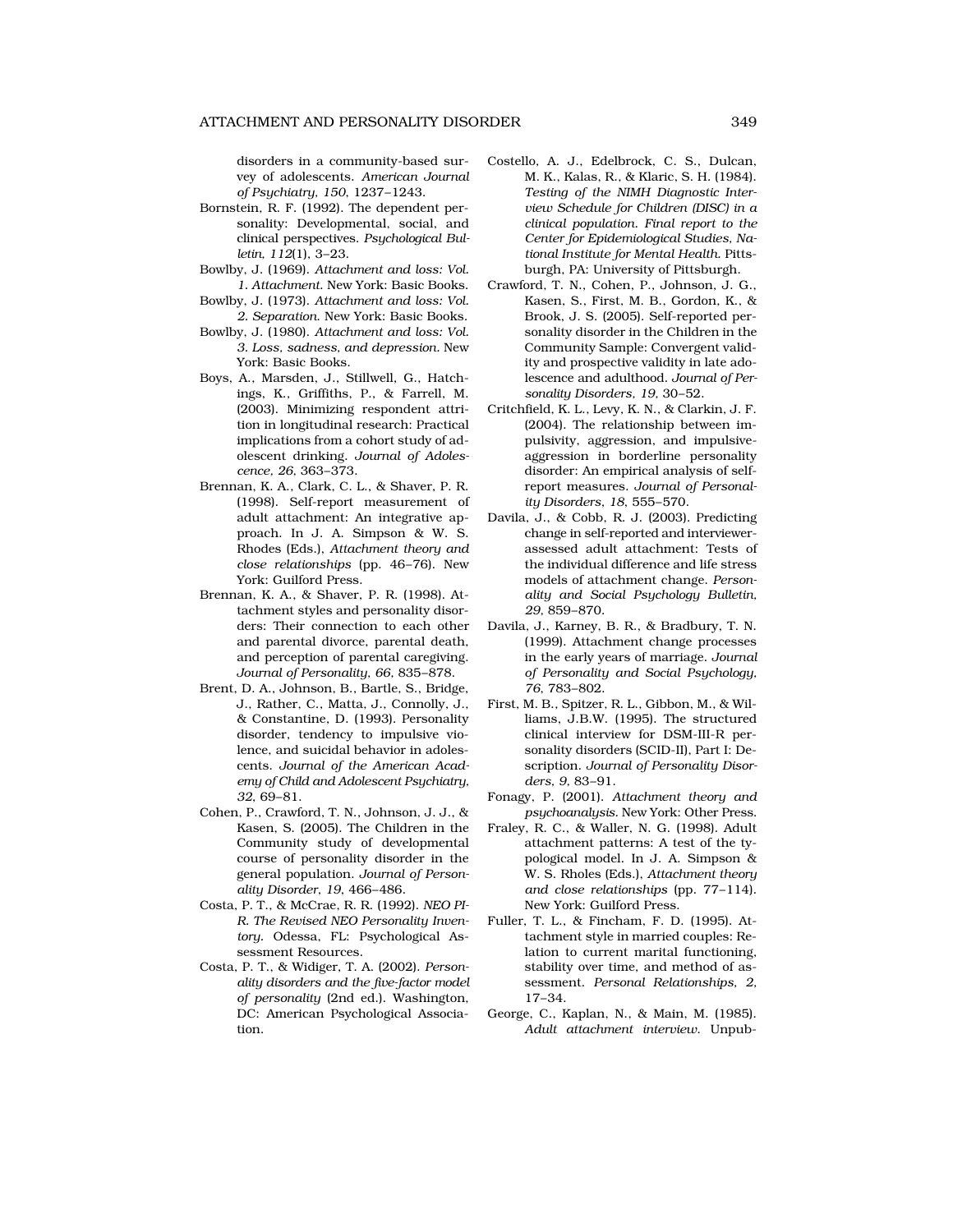- ture. *Psychological Assessment, 4, 26-42.*
- Gunderson, J. G. (1996). Borderline patient's Lemery, K. S., Essex, M., & Smider, N.
- J. W. (1990). Attrition in substance *73,* 867–882. abuse prevention research: A meta- Livesley, W. J., Schroeder, M. L., & Jackson,
- Hyler, S. E., Rieder, R., Spitzer, R., & Williams, J. (1982). *The Personality Diag-* 731–140. *nostic Questionnaire (PDQ)*. New York: Lyons-Ruth, K., Easterbrooks, A., & Cibelli,
- sonality and Social Research. *33,* 681–692.
- Johnson, J. G., Bornstein, R. F., & Krukonis, Lyddon, W. J., & Sherry, A. (2001). Develop*ders, 6,* 408–416. *and Development, 79,* 405–414.
- Johnson, J. G., Cohen, P., Kasen, S., Skodol, Meyer, B., & Pilkonis, P. A. (2005). An attudinal investigation. *Acta Psychiat-*<br>rica Scandinavica, 102, 265-275.
- orders and suicidality during adult- *cial Psychology, 87*, 940–956.
- lence and criminal behavior during ad- *cial Psychology, 83,* 881–895. olescence and early adulthood. *American* Mikulincer, M., & Horesh, N. (1999). Adult
- of child and adolescent psychiatric disorders on young adult personality Modestin, J., Ern, T., & Oberson, B. (1998).
- lished manuscript, University of Cali- Klohnen, E. C., & John, O. P. (1998). Workfornia, Berkeley. ing models of attachment: A theory Goldberg, L. R. (1992). The development of based prototype approach. In J. Simpmarkers for the Big-Five factor struc-<br>ture. *Psychological Assessment*, 4, ory and close relationships (pp. 115– 140). New York: Guilford Press.
- intolerance of aloneness: Insecure at- (2002). Revealing the relationship betachments and therapist availability. tween temperament and behavior prob-*American Journal of Psychiatry, 153,* lem symptoms by eliminating measure-752–75. ment confounding: Expert ratings and Hansen, W. B., Tobler, N. S., & Graham, factor analyses. *Child Development,*
	- analysis of 85 longitudinally followed co- D. N. (1990). Dependent personality horts. *Evaluation Review, 14, 677–685.* disorder and attachment problems.<br>
	5. E., Rieder, R., Spitzer, R., & Wil-<br> *Journal of Personality Disorders, 4,*
- New York State Psychiatric Institute. C. (1997). Infant attachment strate-John, O. P., Donahue, E. M., & Kentle, R. L. gies, infant mental lag, and maternal (1991). *The Big Five Inventory—Version* depressive symptoms: Predictors of in-*4a and 54.* Berkeley, CA: University of ternalizing and externalizing problems California, Berkeley Institute of Per- at age 7. *Developmental Psychology,*
	- A. B. (1992). Defense styles as predic- mental personality styles: An attachtors of personality disorder symptom- ment theory conceptualization of peratology. *Journal of Personality Disor-* sonality disorders. *Journal of Counseling*
	- A., & Brook, J. (2000). Age-related tachment model of personality disor-<br>change in personality disorder trait ders. In M. F. Lenzenweger & J. F. ders. In M. F. Lenzenweger & J. F. levels between early adolescence and Clarkin (Eds.), *Major theories of per*adulthood: A community-based longi- *sonality disorder* (2nd ed.) (pp. 231–
- *Mikulincer, M., Dolev, T., & Shaver, P. R.* Johnson, J. G., Cohen, P., Skodol, A. E., Old- (2004). Attachment-related strategies ham, J. M., Kasen, S., & Brook, J. S. during thought-suppression: Ironic re- (1999). Personality disorders in ado- bounds and vulnerable self-represenlescence and risk of major mental dis- tations. *Journal of Personality and So-*
- hood. *Archives of General Psychiatry,* Mikulincer, M., Gillath, O., & Shaver, P. R. *56*, 805–811. (2002). Activation of the attachment Johnson, J. G., Cohen, P., Smailes, E., Kasen, system in adulthood: Threat-related S., Oldham, J. M., Skodol, A. E., & primes increase the accessibility of Brook, J. S. (2000). Adolescent per- mental representations of attachment sonality disorders associated with vio- figures. *Journal of Personality and So-*
- *Journal of Psychiatry, 157*, 1406–1412. attachment style and the perception of Kasen, S., Cohen, P., Skodol, A. E., Johnson, others: The role of projective mecha-J. G., & Brook, J. S. (1999). Influence nisms. *Journal of Personality and So*
	- disorder. *American Journal of Psychia-* A comparison of self-report and inter*try, 156,* 1529–1535. view diagnoses of DSM-III-R personal-